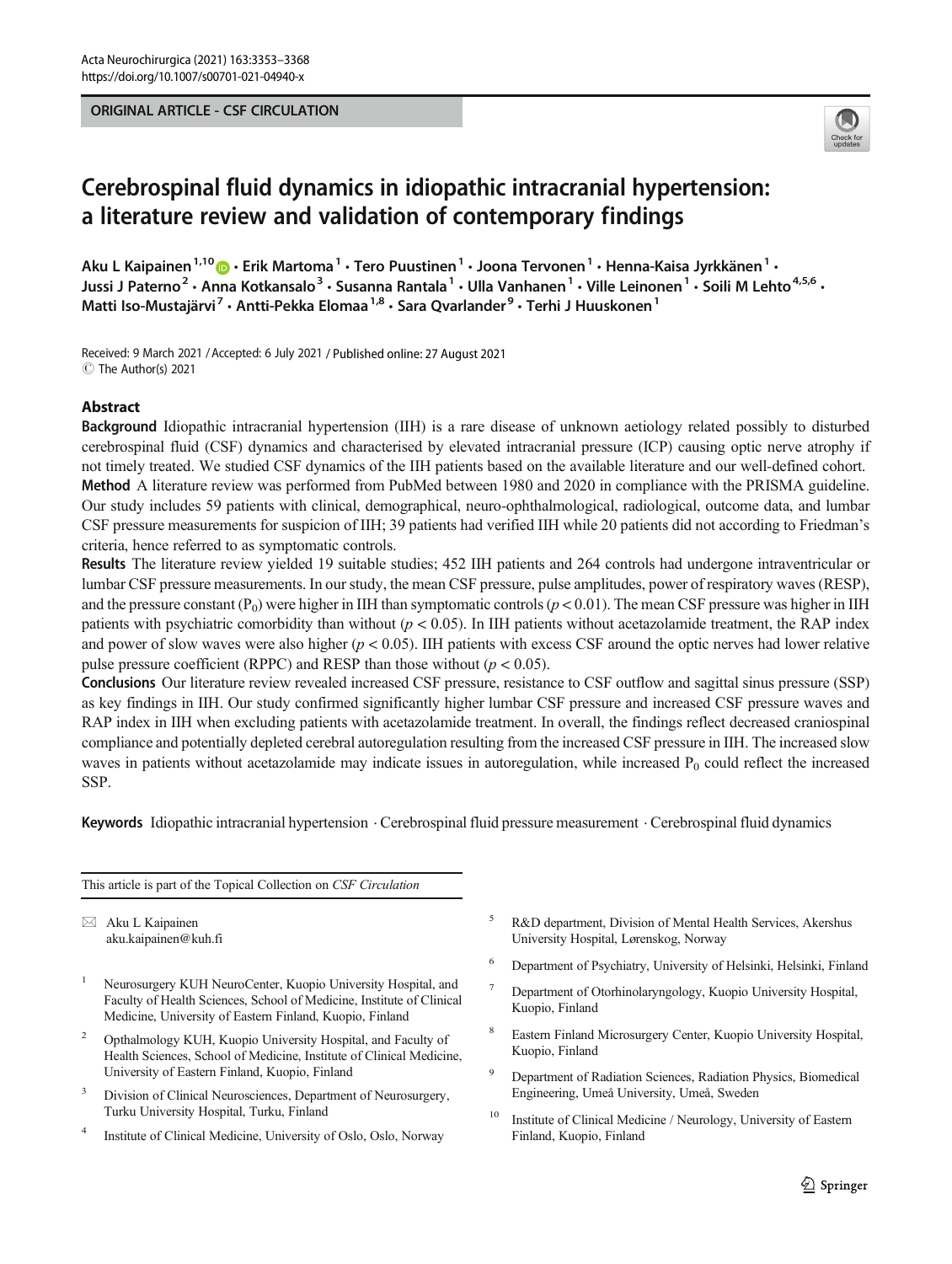# Introduction

# Epidemiology of IIH

Idiopathic intracranial hypertension (IIH) is a disease with an incidence rate of  $0.5-2.0/100,000/\text{year}$  [[3](#page-13-0), [31](#page-14-0)]. An IIH patient is typically a young obese woman with an increased intracranial pressure (ICP) but no established pathogenesis [[31\]](#page-14-0). The main symptoms of IIH are headache and momentary visual symptoms, and if it is not properly diagnosed, treated, and followed up, it may lead to total loss of vision. The patients are described by unremarkable findings in (i) neurological examination, (ii) radiologic imaging and (iii) cerebrospinal fluids (CSF) composition. The first line of treatment for IIH is weight loss and medical treatment with acetazolamide. In selected cases, surgical interventions, such as shunting procedures, optic nerve sheath fenestration and sinus stenting may alleviate symptoms [[3,](#page-13-0) [31\]](#page-14-0) and in severely obese patients, gastric bypass surgery can be considered as a viable treatment for the IIH [\[3](#page-13-0), [17,](#page-14-0) [31,](#page-14-0) [37\]](#page-14-0). IIH comorbidities, such as psychiatric disorders, are associated with worse subjective outcome of the treatments [\[40\]](#page-14-0).

### Pathogenesis of IIH

The pathogenesis of IIH is unclear, but several theories attempt to describe why ICP increases among these patients. The majority of the IIH patients are young, obese and female, suggesting an essential role for neuroendocrinological dysfunction [[31,](#page-14-0) [43](#page-14-0), [44,](#page-14-0) [49](#page-15-0)]. Although altered metabolic, inflammatory and hormonal regulation may contribute to the development of the IIH [\[31\]](#page-14-0), the dysfunction of CSF dynamics has been considered as the key element in understanding the aetiology of IIH [\[3](#page-13-0), [7](#page-13-0), [31](#page-14-0), [45\]](#page-14-0). Deranged CSF dynamics and aquaporins could play a role in dysregulation of CSF production and in turn play a role in developing cerebral edema in IIH [\[3](#page-13-0), [31,](#page-14-0) [43,](#page-14-0) [44\]](#page-14-0).

### Disturbed cerebrospinal fluid dynamics in IIH

The proposed hydrodynamic mechanisms contributing to the development of the IIH include increased venous sinus pressure, CSF hypersecretion and CSF outflow obstruction. The CSF dynamics are based on three principal components: (i) production, (ii) circulation and (iii) absorption. The components can be measured with physiological infusion tests targeting the human CSF system.

The CSF infusion tests have been used to investigate mechanisms of IIH pathogenesis, but comprehensive reviews on their utilisation and findings in IIH patients are lacking [[3,](#page-13-0) [31\]](#page-14-0). The extent of CSF hypersecretion in IIH patients has been investigated with initial infusion and magnetic resonance imaging (MRI) studies, but findings have been insignificant [\[31\]](#page-14-0) and in general, objective evidence supporting increased cerebral blood volume or brain water content has not been strong [\[3](#page-13-0), [31](#page-14-0)]. Some suggest that IIH is a result of increased venous pressure [[3\]](#page-13-0) and that increased sinus pressure caused by sinus stenosis is a key pathogenetic factor in selected cases. The sinus stenosis may also be secondary to the elevated intracranial pressure rather than the cause of the disease [[31](#page-14-0)].

### Dynamic intracranial pressure analysis

Changes in CSF dynamics can be observed with continuous ICP, or lumbar CSF pressure, measurement when the CSF space is potentially infused or drained of liquids. Natural ICP changes during continuous measurements result from normal variations in cerebral blood volume (CBV), resulting in various ICP waveform components [\[22](#page-14-0)]. The most commonly studied long ICP waveforms are the slow waves or Bwaves, lasting 30–120 s as first described by Lundberg [[28\]](#page-14-0). The pulse amplitude (AMP) describes the magnitude of the cardiac-related waves and gives information about the dynamics of the cerebrospinal pressure, as it depends on both mean the ICP and craniospinal compliance [\[34\]](#page-14-0).

Craniospinal compliance describes the relationship between changes in volume and pressure of the CSF system; this includes the intracranial compliance as well as the compliance of the spinal CSF compartment. Craniospinal (or intracranial) compliance is often illustrated by the exponential pressure/ volume curve and can be quantified using the pressure volume index (PVI) [\[34\]](#page-14-0). When ICP increases the intracranial compliance (and thus also the craniospinal compliance) decreases, and the arterial pulses become more pronounced. The RAP index and the relative pulse pressure coefficient (RPPC) are both computational derivatives that provide information about the correlation between AMP and ICP. While the RPPC reflects the overall relationship and thus the pressure independent aspect of craniospinal compliance, the RAP index reflects whether the subject is presently in a high or low compliance state. Thus, the RAP index reflects present the location on the pressure/volume curve, while RPPC, as well as PVI, reflects the overall shape or steepness of this curve. Central venous pressure (CVP) may also affect the magnitude of continuous ICP measures. Respiratory waves are considered to reflect variations in the CVP and/or venous cerebral blood volume caused by e.g. changes in intrathoracic pressure. For example, in right atrial cardiac insufficiency, the CVP increases and the ICP waveform takes a more rounded shape [\[28](#page-14-0)].

### Aim of our study

This study clarifies the characteristics of CSF dynamics in IIH by reviewing the published studies utilizing CSF infusion tests in IIH patients. A literature review was performed on CSF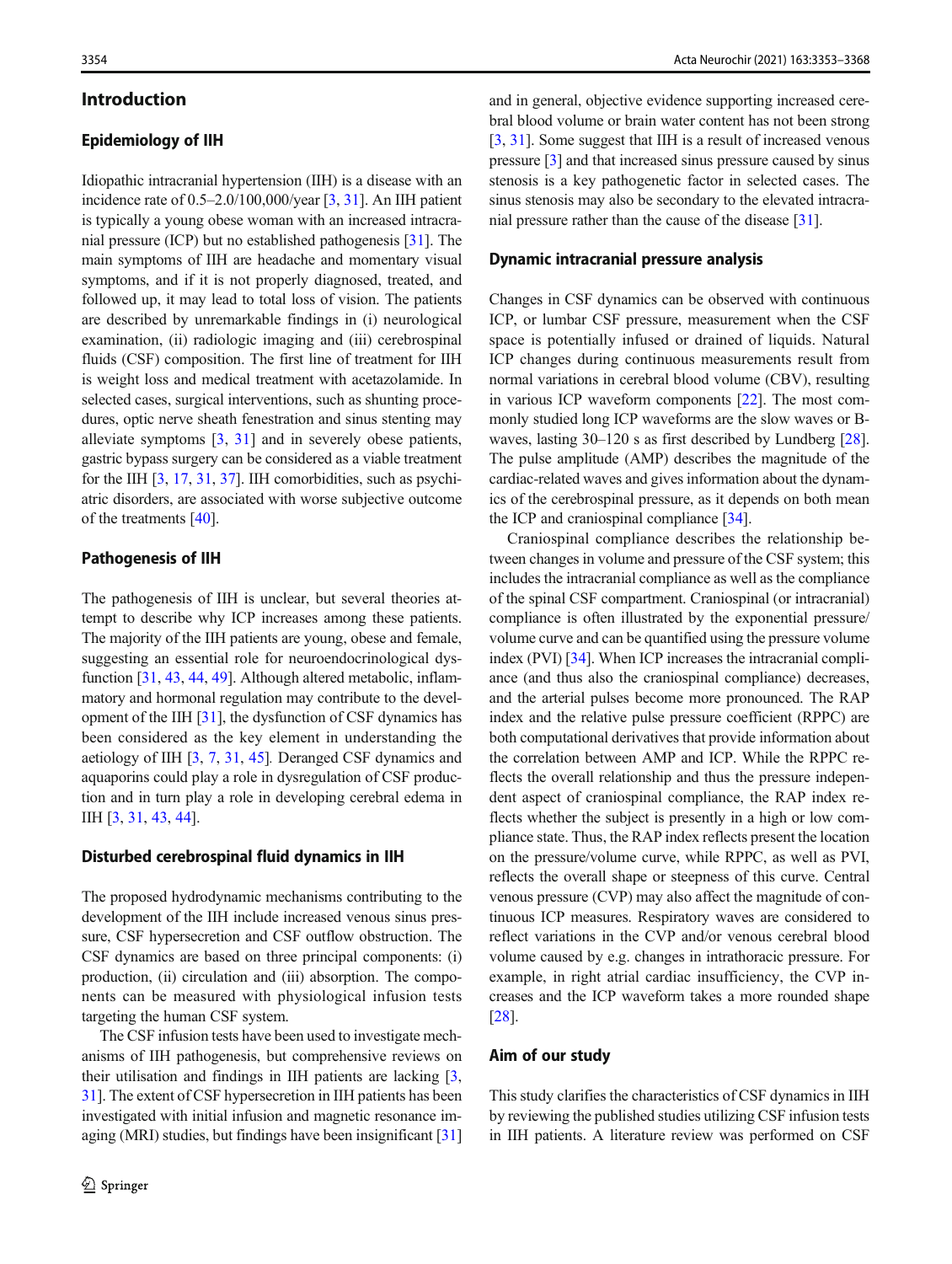dynamics and ICP waveform analytics in IIH according to Preferred Reporting Items for Systematic Reviews and Meta-Analyses (PRISMA) statement for reporting Systematic Reviews [\[36\]](#page-14-0). Based on a synthesis according to the literature, we established an evidence-based hypothesis for the altered CSF dynamics and aimed to validate some of the previous findings on a well-defined cohort. We conducted a retrospective analysis on verified IIH patients as compared to symptomatic controls. Common factors associated with IIH outcome, such as neuropsychiatric symptoms, were included in our analysis to evaluate whether their presence had previously unexplored effects on the lumbar CSF pressure measures.

# Materials and methods

### Literature research

A database search from PubMed was conducted in accordance to the PRISMA guidelines [[36\]](#page-14-0) between January 1980 and December 2020 first using the following search terms: ("pseudotumor cerebri" OR "benign intracranial hypertension" OR "idiopathic intracranial hypertension" OR "IIH") AND ("cerebrospinal fluid" OR "CSF") AND ("absorption" OR "circulation" OR "dynamics" OR "homeostasis" OR "hydrodynamics" OR "infusion study" OR "secretion" OR "resorption"); and a second search with terms: ("pseudotumor cerebri" OR "benign intracranial hypertension" OR "idiopathic intracranial hypertension" OR "IIH") AND ("intracranial pressure waveform" OR "lumbar infusion"). The search was limited to articles in English, and all case reports, reviews and animal studies were excluded (Fig. [1](#page-3-0)). All included studies are summarised in Table [1](#page-4-0).

### Study cohort

This was a retrospective study on patients with International Statistical Classification of Diseases and Related Health Problems (ICD-10) G93.2 diagnosis, collected between January 1, 2000, and December 31, 2020, and formed a part of "Phenotype, Pathophysiology and Prognostic Factors of IIH" study, of which has been previously published a different analysis from the psychiatric comorbidity point of view [[40\]](#page-14-0). Friedman criteria were applied to determine eligibility for inclusion in the cohort [\[13](#page-14-0)]. After the exclusion of (i) one subject due to poor CSF pressure measurement quality, (ii) three secondary IIH cases caused by venous sinus thrombosis, CNS infection and lithium medication and (iii) 20 suspected IIH cases that did not meet the criteria, we included 39 adult patients with verified IIH and a lumbar CSF pressure investigation using the CELDA™ System (Likvor AB, Umeå, Sweden) (Fig. [2\)](#page-7-0). We included 39 patients with verified IIH diagnosis with lumbar CSF pressure measurement in our analysis; the demographic details are illustrated in Table [2.](#page-6-0) In total, 20 patients were studied with CELDA investigation due to suspicion of IIH, but did not fulfil the diagnostic criteria of IIH: these patients were referred as symptomatic controls.

### Clinical and treatment variables

Clinical data on treatment periods and follow-up visits from referring hospitals and Kuopio University Hospital (KUH) have been included into the Kuopio IIH database. Relevant medical charts, radiological imaging, laboratory results and clinical follow-up evaluations were analysed up until June 2020.

Before diagnosis of IIH:

History of psychiatric diseases (diagnoses and psychiatric medications).

Baseline at diagnosis of IIH:

- Demographics [sex, age, body mass index (BMI), symptoms and CSF opening pressure (OP)];
- & Neuro-ophthalmological findings (visual acuity, papillae and visual fields);
- Magnetic resonance imaging (MRI) findings evaluated by a neuroradiologist;
- Lumbar CSF pressure parameters determined with a CELDA CSF infusion apparatus.

Follow-up during treatment of IIH:

- Treatment types: (a) conservative (weight loss, medication), (b) surgical treatments (CSF diversion, gastric bypass), (c) combined;
- Treatment outcomes after (a) medical, (b) both medical and surgical treatments combined;
- Neuro-ophthalmological outcome: (a) no papilledema, (b) partial resolution, (c) no improvement;
- Symptomatic outcome: (a) symptomless, (b) partial recovery, i.e. ongoing symptoms such as headache, tinnitus, fatigue, dizziness, balance problems and need for continuing medical treatment, (c) no improvement.

### Lumbar CSF pressure measurement and analysis

The subjects underwent a 20- to 30-min-long continuous CSF pressure measurement in the supine position, using a CELDA™ infusion apparatus (Likvor AB, Umeå, Sweden), where contact with the CSF space was made via lumbar puncture. The raw pressure data, with a sampling frequency of 100 Hz, was saved for each measurement, and this data was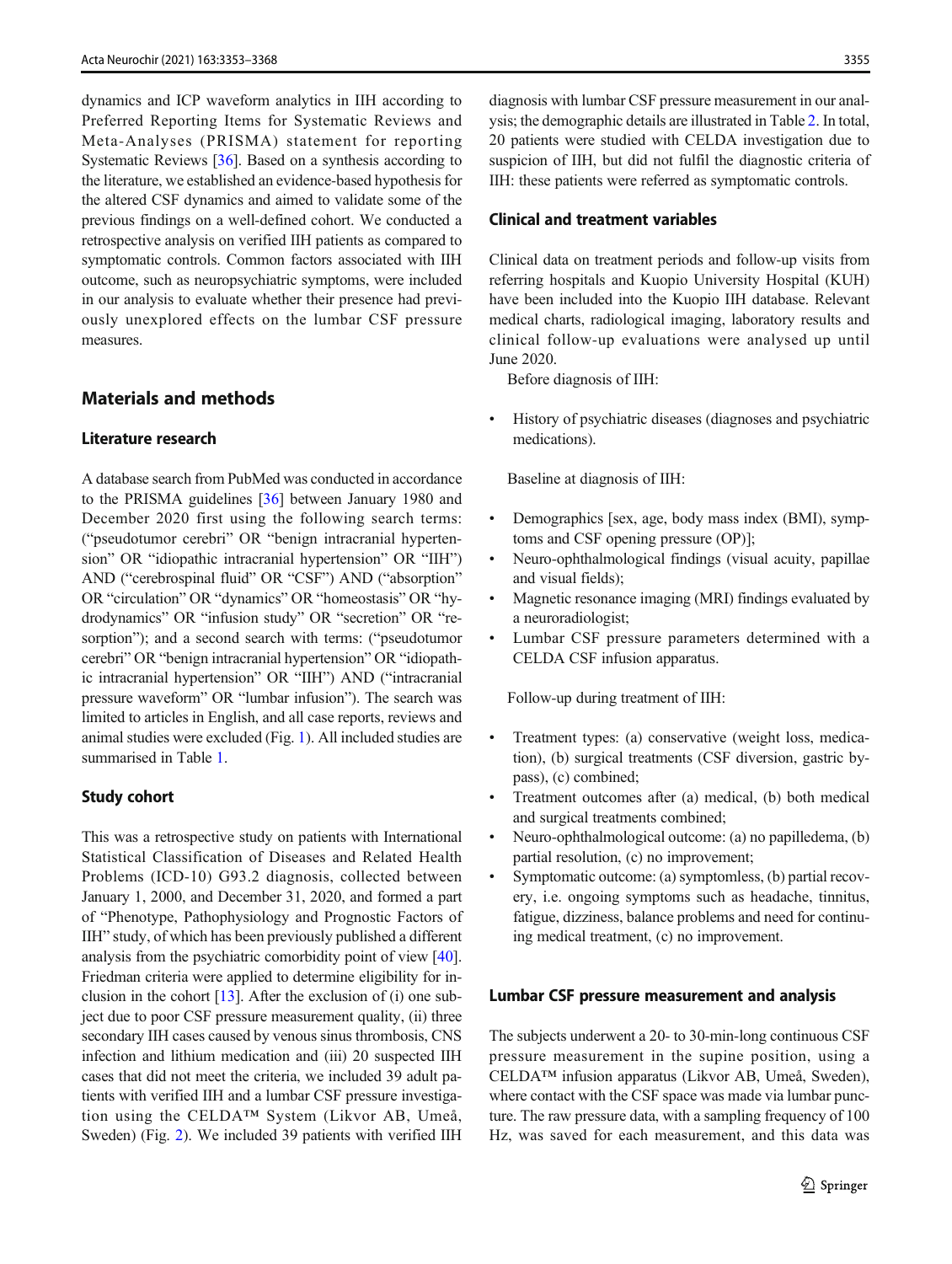<span id="page-3-0"></span>



retrospectively re-analysed in the present study. All lumbar CSF pressure parameters were averaged from 10 to 20 min of measurement, always after an initial 10-min period where the lumbar CSF pressure was allowed to stabilise after the lumbar puncture. This stabilisation period, as well as the patient being in supine position, contributes to a well-controlled assessment of lumbar CSF pressure, which has previously been shown to agree well with ICP as long as there is a communicating CSF system [\[26](#page-14-0)], which was the case for all our subjects. Thus, even in terms of the CSF pressure level, these measurements offer more information than the momentary measure of an "opening pressure". An illustration of the CSF pressure measurement and corresponding parameters for one subject is shown in Fig. [3.](#page-7-0) Lumbar CSF pressure was defined as the mean CSF pressure over this measurement period and AMP as the mean of the pulse amplitudes as assessed in the time domain using an algorithm that was inhouse developed at Umeå university [\[41\]](#page-14-0). The average values of lumbar CSF pressure and pulse amplitude for each consecutive period of ten cardiac cycles, as determined with this algorithm, were also used to assess the linear relationship between lumbar CSF pressure and pulse amplitude for each patient. As illustrated in Fig. [3C](#page-7-0), the slope of this relationship is called RPPC [[25\]](#page-14-0) and the intercept with the pressure axis corresponds to  $P_0$ , a constant in the mathematical model de-scribing CSF dynamics [\[1](#page-13-0)]. This linear relationship is only valid in a certain, individual pressure range, below which the relationship is constant [\[46](#page-14-0)]. Cases where the value of RPPC was below 0.1 or  $P_0$  was below zero were interpreted as the measurement occurring, at least for a large proportion of the time, in the lower pressure range where the linear relationship is not valid, and these values of RPPC and  $P_0$  were thus discarded.

Additionally, the power of slow (SLOW) and respiratory waves (RESP) were assessed by frequency domain analysis [\[10](#page-13-0)]. The total power of the relevant frequency range (in mean corrected data) was determined and converted to an equivalent amplitude. The calculated value can thus be interpreted as what the amplitude would be for a single sine wave, continuous thorough the measurement period, if it carried the same power as the total slow wave or respiratory activity. The frequency range was set to 0.0055–0.05 Hz for slow waves and to 0.1333– 0.3333 Hz for respiratory waves (8–20 respiratory cycles per minute) (see Fig. [3D\)](#page-7-0). The RAP index was determined as the correlation coefficient between mean lumbar CSF pressure and cardiac amplitude assessed from the frequency domain according to recommendations in the literature [\[10\]](#page-13-0). In brief, the cardiac amplitude is determined from the frequency spectrum peak at the (fundamental) cardiac frequency for each 6-s time window, along with a corresponding mean pressure value. The linear correlation coefficient is then calculated for a sliding window of 40 pairs of values (see Fig. [3E\)](#page-7-0), resulting in an estimate of RAP index for a period 4 min (which is updated for every 6-s period). Mean RAP index for the entire measurement period was calculated as the final value of RAP index for each subject.

### Statistical analysis

Patient demographics, IIH-specific details, neuroophthalmological findings, neuroradiological findings and outcome data were analysed with ANOVA for continuous variables and Pearson's  $\chi^2$  analysis for categorical variables. The statistical analyses were performed with SPSS (IBM, v.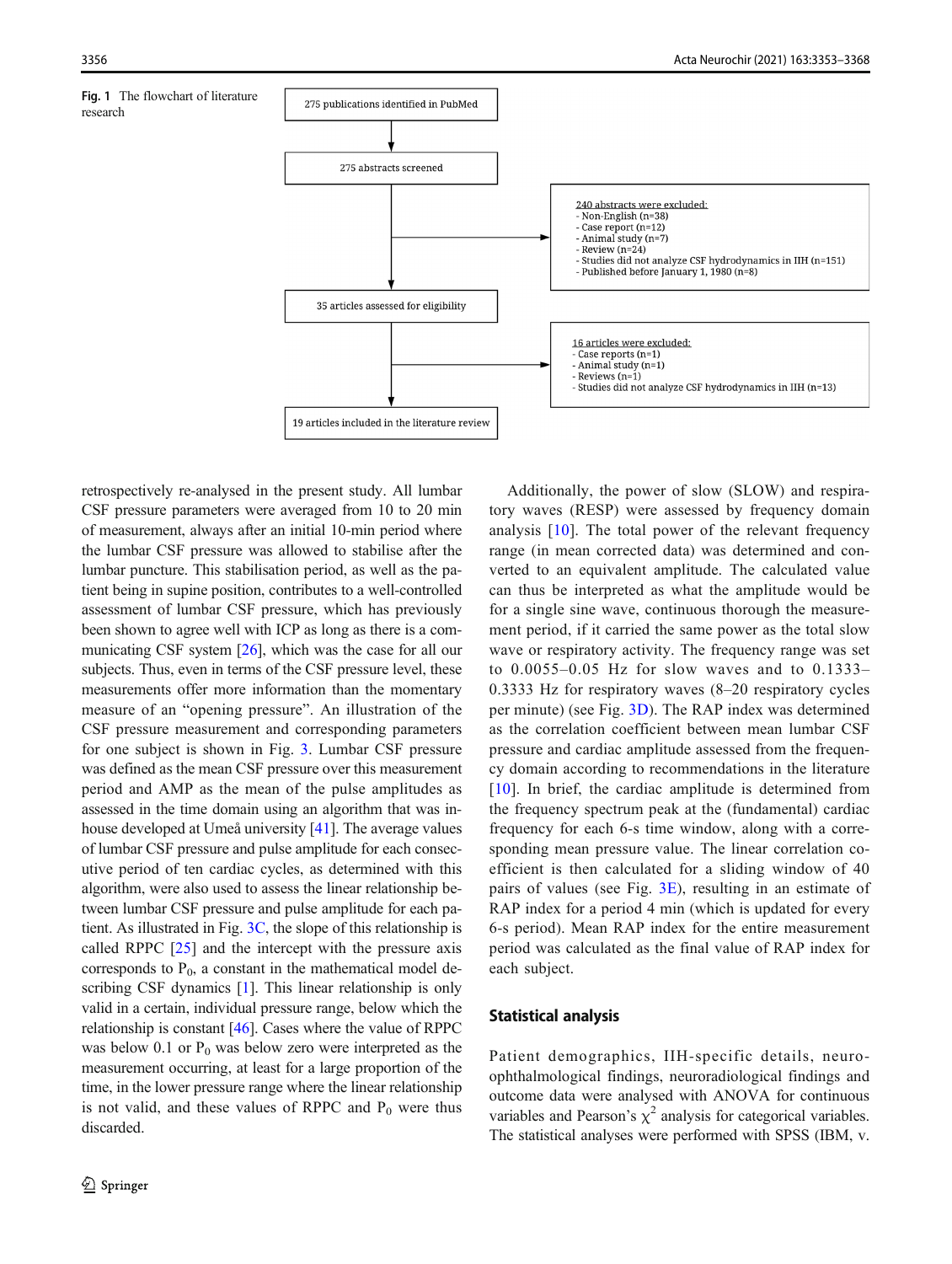<span id="page-4-0"></span>

| Table 1                        | Literature review of CSF dynamics in IIH                     |                                                                                     |                                         |                                                 |                                           |                                                                                                                                                                                                                                |
|--------------------------------|--------------------------------------------------------------|-------------------------------------------------------------------------------------|-----------------------------------------|-------------------------------------------------|-------------------------------------------|--------------------------------------------------------------------------------------------------------------------------------------------------------------------------------------------------------------------------------|
| Authors                        | Data collection                                              | patients (% were<br>Number of<br>females)                                           | Mean age of<br>patients<br>(range)      | CSF dynamics methods Variables studied          |                                           | CSF dynamics findings                                                                                                                                                                                                          |
| Lalou et al.<br>(2020)         | Case series                                                  | *10 patients<br>$(90\%)$                                                            | $(22 - 55)$<br>$\frac{4}{1}$            | *ICP monitoring (LIF)<br>*DRCV intracranial     | CSFP, SSP, sex, age                       | *CSFP increase during CSF infusion produces an increase in<br>*During drainage, CSFP and SSP decrease until certain<br>point, when CSFP may decrease further while SSP<br>*CSFP and SSP are coupled<br>remains constant<br>SSP |
| Pradeep et al.<br>(2020)       | Prospective study                                            | *13 patients<br>(77%)                                                               | $(0 + 40)$<br>29                        | *ICP monitoring (LP)                            | OP, CP, V, age                            | *CSFP elevated                                                                                                                                                                                                                 |
| Markey et al.<br>(2020)        | placebo-controlled trial<br>double-blind,<br>A multicenter   | *31 patients<br>$(100\%)$                                                           | $.2(18-55)$<br>$\overline{31}$          | *ICP monitoring (LP)                            | OP, age                                   | *11ß-hydroxysteroid dehydrogenase type 1 inhibitor caused<br>significant reduction in ICP<br>*CSFP increased in IIH                                                                                                            |
| Lalou et al.<br>(2020)         | Retrospective cohort                                         | PTCS? (80%)<br>*5 patients not<br>*13 patients<br>(85%)                             | $\lesssim$                              | *ICP monitoring (LIF)                           | CSFP, SSP, AMP, EL, RAP,<br>LBP, UBP, sex | *SSP and EL were above threshold in IIH<br>*CSFP and AMP elevated in IIH                                                                                                                                                       |
| Yilmaz et al.<br>(2019)        | Retrospective cohort                                         | *29 IIH patients<br>*Mixed cohort<br>*30 controls<br>(17%)<br>(93%)                 | $.3(18-57)$<br>37                       | *ICP monitoring (LP)                            | OP, sex, age                              | *OP was increased in the presence of MR venography<br>assessed transverse sinus compression                                                                                                                                    |
| Griffith et al.<br>(2018)      | Retrospective cohort                                         | *116 patients<br>(94%)                                                              | (AA)<br>33                              | *ICP monitoring (LP)                            | OP, CP, V, EL, PVI                        | *As OP increases, the EL increases in a linear fashion while<br>the PVI decreases                                                                                                                                              |
| Chisholm<br>(2017)<br>et al.   | retrospective cohort<br>Single-center                        | *20 IIH patients<br>*Mixed cohort<br>*29 controls<br>(62%)<br>$(85\%)$              | $(\mathbb{N}\mathbb{A})$<br>35          | *ICP monitoring (LP)                            | OP, CP, V, EL, PVI                        | *EL is increased and PVI is decreased in IIH<br>*Association between EL and PVI                                                                                                                                                |
| Chari et al.<br>(2017)         | prospectively collected<br>Retrospective review of<br>cohort | Conservatively<br>*35 IIH patients<br>*Mixed cohort<br>managed<br>(NA $\%$<br>$*41$ | (NA)<br>34                              | *ICP monitoring<br>(intracranial)               | CSFP, AMP, age                            | *ICP and AMP had a linear direct relationship in IIH<br>*AMP and ICP were elevated in IIH                                                                                                                                      |
| Thompson<br>(2017)<br>et al.   | Retrospective cohort                                         | *7 IIH patients<br>Mixed cohort<br>(NA $\%$                                         | cohort 45.8<br>For whole<br>$(22 - 83)$ | *ICP monitoring<br>(intracranial)               | ICP, AMP                                  | *A period of 24-h ICP monitoring is an accurate diagnostic<br>option                                                                                                                                                           |
| Pickard et al.<br>(2008)       | Case series                                                  | *9 patients (89%) 41                                                                | $(22 - 55)$                             | *ICP monitoring<br>(LIF)*DRCV<br>(intracranial) | CSFP, SSP, sex, age                       | *CSF drainage decreased Pcsf compared to Pss<br>*CSF infusion provoked rises in Pcsf and Pss<br>*Pcsf slightly exceeded Pss                                                                                                    |
| Karahalios<br>(1996)<br>et al. | Case series                                                  | 10 patients (70%) 24                                                                | $(2 - 40)$                              | (lumbar/intracranial)<br>ICP monitoring         | CSFP, SSP, CVP, sex, age                  | *CVP elevated<br>*Pcsf elevated<br>*Pss elevated                                                                                                                                                                               |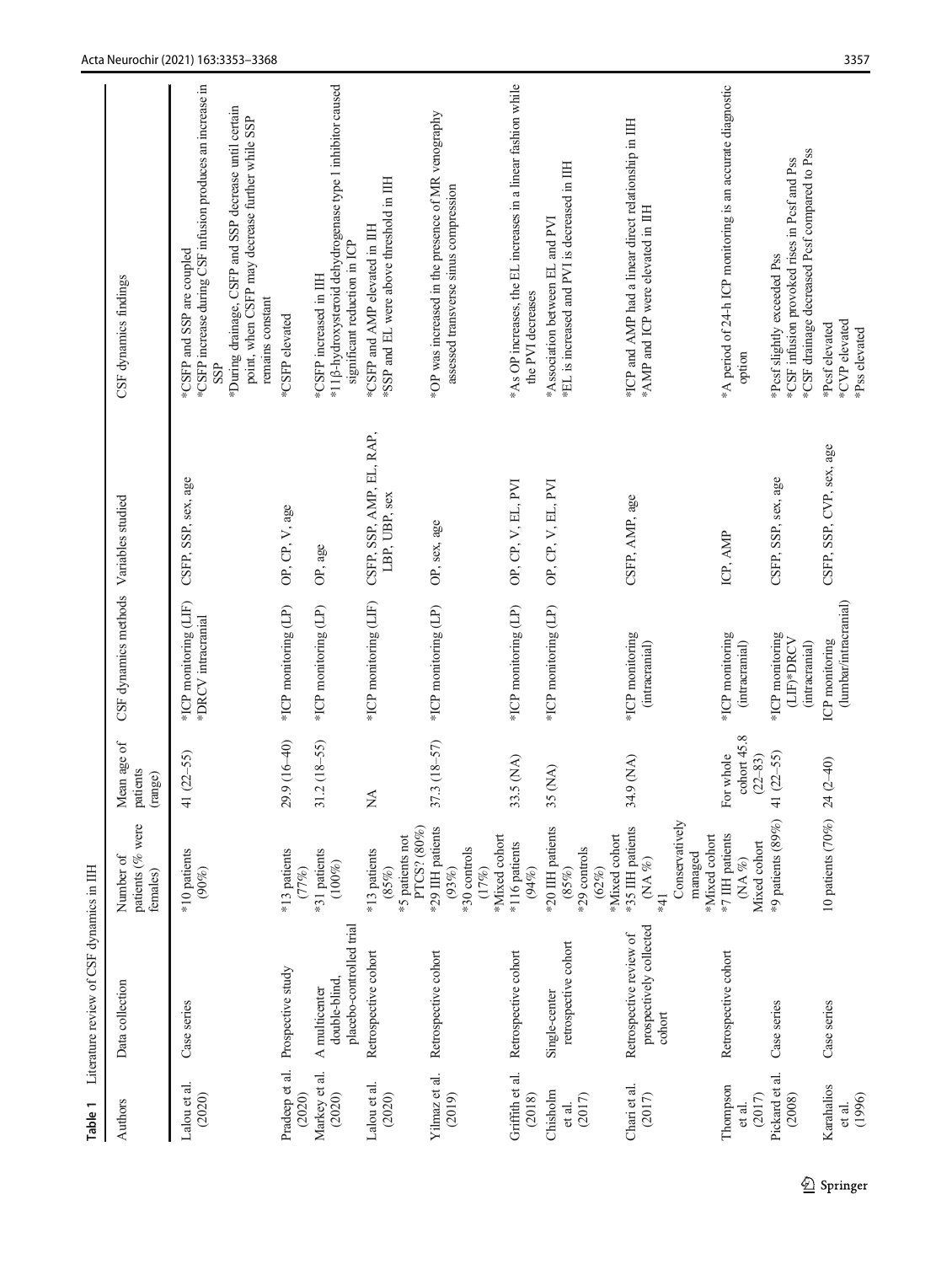| Table 1 (continued)          |                                                                                                                        |                                                 |                                    |                                                        |                                                                          |                                                                                                                                                                                                                                                                                                                                                                                                                                                                                                                                                                                                                                                                                                                                                                                                                                                                 |
|------------------------------|------------------------------------------------------------------------------------------------------------------------|-------------------------------------------------|------------------------------------|--------------------------------------------------------|--------------------------------------------------------------------------|-----------------------------------------------------------------------------------------------------------------------------------------------------------------------------------------------------------------------------------------------------------------------------------------------------------------------------------------------------------------------------------------------------------------------------------------------------------------------------------------------------------------------------------------------------------------------------------------------------------------------------------------------------------------------------------------------------------------------------------------------------------------------------------------------------------------------------------------------------------------|
| Authors                      | Data collection                                                                                                        | patients (% were<br>Number of<br>females)       | Mean age of<br>patients<br>(range) | CSF dynamics methods Variables studied                 |                                                                          | CSF dynamics findings                                                                                                                                                                                                                                                                                                                                                                                                                                                                                                                                                                                                                                                                                                                                                                                                                                           |
| Gideon et al.<br>(1994)      | Case-control study                                                                                                     | *10 controls<br>*12 patients<br>(67%)           | $38(12 - 61)$                      | ICP monitoring (LIF)                                   | ICP, R, sex, age                                                         | *Increased CSF volume amplitude<br>*Increased R                                                                                                                                                                                                                                                                                                                                                                                                                                                                                                                                                                                                                                                                                                                                                                                                                 |
| Malm et al.<br>(1992)        | Prospective case-control<br>study                                                                                      | patients (69%)<br>*13 clear IIH<br>*45 controls | $(16 - 59)$<br>35                  | ICP monitoring LIF)                                    | CSFP, COP, F, PDOP, SSP                                                  | *COP significantly reduced<br>*SSP was elevated<br>*PDOP increased<br>*CSFP increased                                                                                                                                                                                                                                                                                                                                                                                                                                                                                                                                                                                                                                                                                                                                                                           |
| (1991)                       | Hayashi et al. Case series                                                                                             | *8 IIH patients<br>*Mixed cohort<br>(NA $\%$    | Ź                                  | monitoring (LIF and<br>Continuous ICP<br>intracranial) | C, plateau waves (B and C<br>$\text{waves}$ ), $\text{F}$                | *C reduced                                                                                                                                                                                                                                                                                                                                                                                                                                                                                                                                                                                                                                                                                                                                                                                                                                                      |
| Lundar et al.<br>(1990)      | Case series                                                                                                            | *6 patients (50%) 16 (3-39)                     |                                    | ICP monitoring (LIF<br>and intracranial)               | ICP, R, OP, PP, EPD, sex, age                                            | *EPD labile but increased with a number of B waves<br>*R from upper normal to pathologically increased<br>*ICP increased                                                                                                                                                                                                                                                                                                                                                                                                                                                                                                                                                                                                                                                                                                                                        |
| (1990)<br>et al.             | Shakhnovich Case-control study                                                                                         | *67 IIH patients<br>*Mixed cohort<br>(86%)      | NA (14-63)                         | monitoring (LIF)<br>Continuous ICP                     | EL, F, R, PIS                                                            | *No correlation between PIS and R<br>*R significantly increased<br>*EL increased                                                                                                                                                                                                                                                                                                                                                                                                                                                                                                                                                                                                                                                                                                                                                                                |
| Borgesen<br>(1987)<br>et al. | Case-control study                                                                                                     | *23 IIH patients<br>*Mixed cohort<br>$NA$ %     | Ź                                  | (intracranial)<br>Continous ICP<br>monitoring          | ICP, R, F, duration of symptoms,<br>Evans ratio, sex, age                | *The Evans ratio was higher in patients with low or normal<br>*R was lower in patients with a long duration of symptoms<br>*Higher ICP in patients with a short duration of symptoms<br>*F decreased in the higher ICP values<br>*ICP increased with R<br>ĝ                                                                                                                                                                                                                                                                                                                                                                                                                                                                                                                                                                                                     |
| Gjerris et al.<br>(1985)     | Case series                                                                                                            | *14 patients<br>(71%)                           | $(12 - 61)$<br>34                  | (intracranial)<br>Continous ICP<br>monitoring          | ICP, C, CBF, plateau waves, B<br>waves, sex, age                         | *ICP borderline elevated or increased<br>*All had B waves > 50 % of the time<br>*C decreased                                                                                                                                                                                                                                                                                                                                                                                                                                                                                                                                                                                                                                                                                                                                                                    |
| Janny et al.<br>(1981)       | Case-control study                                                                                                     | *16 patients<br>*6 controls<br>$(50\%)$         | $(2 - 56)$<br>25                   | Continuous ICP<br>(intracranial)<br>monitoring         | gradient between CSFP-SSP,<br>ICP, CSFP, SSP, pressure<br>Evans ratio, R | *ICP was elevated<br>*R was elevated                                                                                                                                                                                                                                                                                                                                                                                                                                                                                                                                                                                                                                                                                                                                                                                                                            |
|                              | compensatory reserve, SSP sagital sinus pressure, UBP upper breakpoint of the pulse amplitude, V volume of CSF removed |                                                 |                                    |                                                        |                                                                          | fluid pressure, CVP central venous pressure, DRCV direct retrograde cerebral venography, EL elasticity of the cerebrospinal fluid system, EPD epidural intracranial pressure, F cerebrospinal fluid formation<br>rate, ICP intracranial pressure, IIH idiopathic intracranial hypertension, LBP lower breakpoint of the pulse amplitude, LIF lumbar infusion test, LP lumbar puncture, NA data not available, OP opening<br>AMP pulse amplitude, C conductance of cerebrospinal fluid outflow, CBF cerebral blood flow, COP conductance of outflow pathways, CP closing pressure, CSF cerebrospinal fluid, CSFP cerebrospinal<br>pressure, <i>PDOP</i> pressure difference across outflow pathways, <i>PIS</i> intrasinus pressure, <i>PP</i> plateau pressure, PVI pressure volume index, R cerebrospinal fluid outflow resistance, RAP index of cerebrospinal |

 $\ddot{\phantom{a}}$ 

\*Line break

\*Line break

J.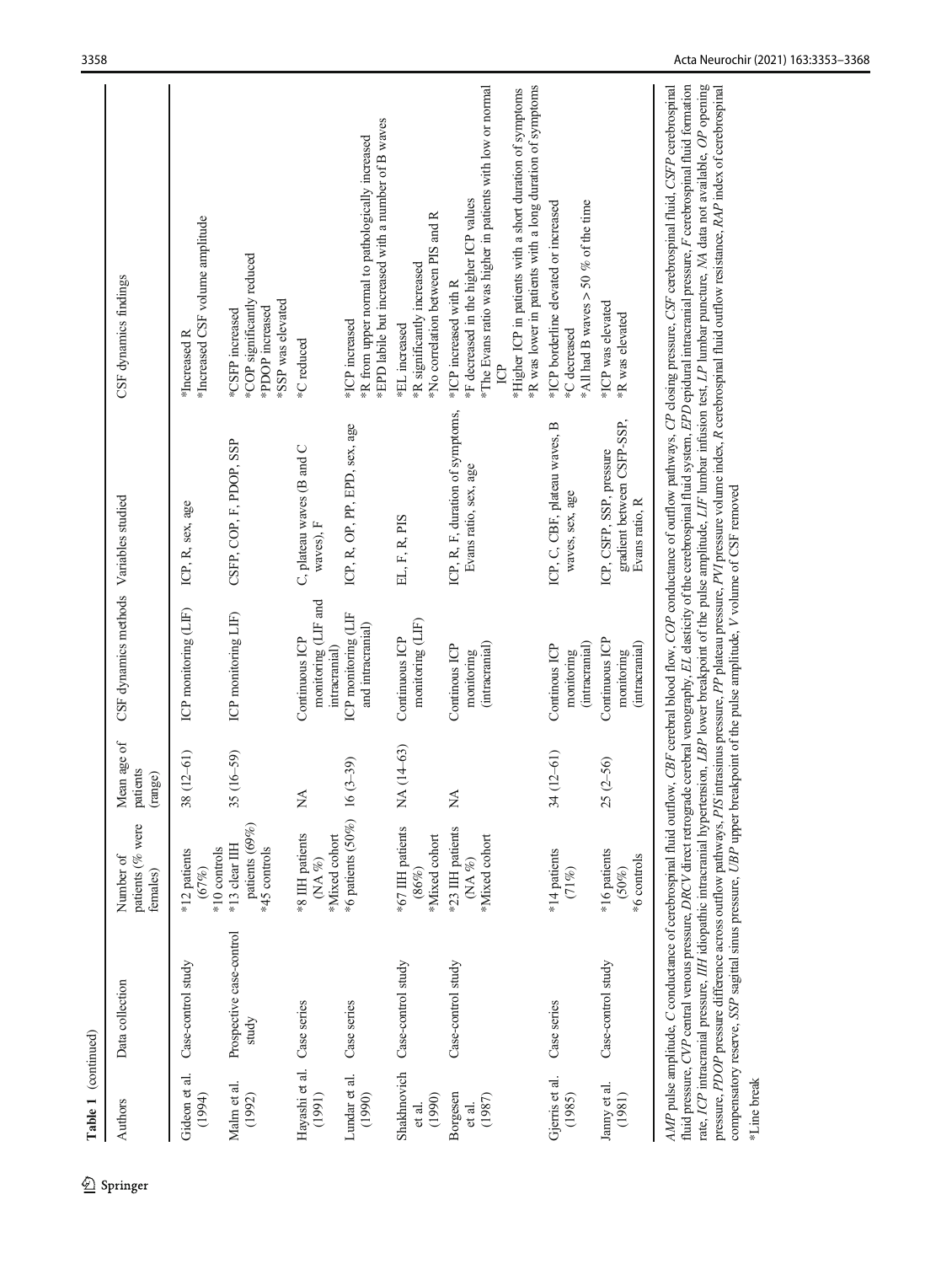<span id="page-6-0"></span>Table 2 IIH patients compared to symptomatic controls

|                                             | Verified IIH      | Symptomatic controls |                  |
|---------------------------------------------|-------------------|----------------------|------------------|
|                                             | $n = 39$          | $n = 20$             | $\boldsymbol{p}$ |
| Females                                     | 35 (89.7%)        | 18 (90.0%)           | 0.975            |
| Mean age in years                           | $30.2 \pm 11.0$   | $29 \pm 11.6$        | 0.808            |
| Mean BMI $(kg/m2)$                          | $36.0 \pm 6.5$    | $28.7 \pm 6.5$       | $0.001*$         |
| Mean OP (mmHg)                              | $29.5 \pm 7.7$    | $18.5 \pm 9.7$       | $< 0.001*$       |
| Mean CSF protein count (mg/l)               | $299.2 \pm 142.9$ | $252.1 \pm 70.9$     | 0.247            |
| Presenting symptoms                         |                   |                      |                  |
| Headache                                    | 31 (79.5%)        | 18 (90.0%)           | 0.308            |
| All visual symptoms                         | 33 (84.6%)        | 13 (65.0%)           | 0.085            |
| Tinnitus                                    | $8(20.5\%)$       | $4(20.0\%)$          | 0.963            |
| <b>Dizziness</b>                            | $5(12.8\%)$       | $1(5.0\%)$           | 0.347            |
| Neuro-opthalmological findings at diagnosis |                   |                      |                  |
| Optic nerve edema                           |                   |                      |                  |
| Slight                                      | $8(20.5\%)$       | $7(35.0\%)$          | $< 0.001*$       |
| Unilateral                                  | $5(12.8\%)$       | $1(5.0\%)$           |                  |
| <b>Bilateral</b>                            | 26 (66.7%)        | $3(15.0\%)$          |                  |
| Visual field defects                        | 20 (51.3%)        | $0(0.0\%)$           | $0.001*$         |
| Mean visual acuity                          |                   |                      |                  |
| Right eye                                   | $1.05 \pm 0.31$   | $1.18 \pm 0.23$      | 0.133            |
| Left eye                                    | $1.09 \pm 0.33$   | $1.18 \pm 0.28$      | 0.332            |
| Neuroradiological findings at diagnosis     |                   |                      |                  |
| Presence of empty sella                     |                   |                      |                  |
| N <sub>0</sub>                              | $15(42.9\%)$      | 11 $(61.1\%)$        | 0.208            |
| Yes                                         | 20 (57.1%)        | $7(38.9\%)$          |                  |
| Flattened sclera                            | $7(20.6\%)$       | $2(11.1\%)$          | 0.390            |
| Increased CSF around optic nerve            | $16(47.1\%)$      | 5(27.8%)             | 0.382            |
| Intraocular protrusion of optic nerve head  | $2(5.9\%)$        | $1(5.6\%)$           | 0.962            |
| Increased tortuosity of optic nerve         | $4(11.8\%)$       | $1(5.6\%)$           | 0.470            |
| Neuropsychiatric findings at diagnosis      |                   |                      |                  |
| Diagnosis of psychiatric disorder (ICD-10)  |                   |                      |                  |
| None                                        | 22 (56.4%)        | 15 (75.0%)           | 0.431            |
| Bipolar disorder, type II (F31.8)           | $2(5.1\%)$        | $0(0.0\%)$           |                  |
| Major depressive disorder (F33)             | 14 (35.9%)        | $5(25.0\%)$          |                  |
| Dissociation disorder (F44.9)               | 1(2.6%)           | $0(0.0\%)$           |                  |

p Values of categorical variables from  $\chi^2$  test and p values of continuous variables for ANOVA BMI body mass index, CSF cerebrospinal fluid, OP opening pressure

24.0). A  $p$  value of < 0.05 was considered as statistically significant. For the lumbar CSF pressure measurements, all statistics were calculated using the PASW Statistics module (v. 18.0). Normality of the distributions of the continuous parameters was assessed with Shapiro–Wilks and Lilliefors tests. Since several of these parameters were not normally distributed in at least one of the investigated groups (see Tables [1](#page-4-0) and 2), all comparisons between groups were performed using Mann–Whitney U tests and correlations were assessed using rank correlation (Spearman's rho). For statistical analyses, outcome variable was pooled so that no improvement or slight improvement with persisting symptoms were considered as unfavourable outcome and complete resolution of symptoms as favourable outcome despite some patients had still medication on use.

# Ethical standards

Approval for this study was received from the Ethics Committee of the Kuopio University Hospital (284/2016).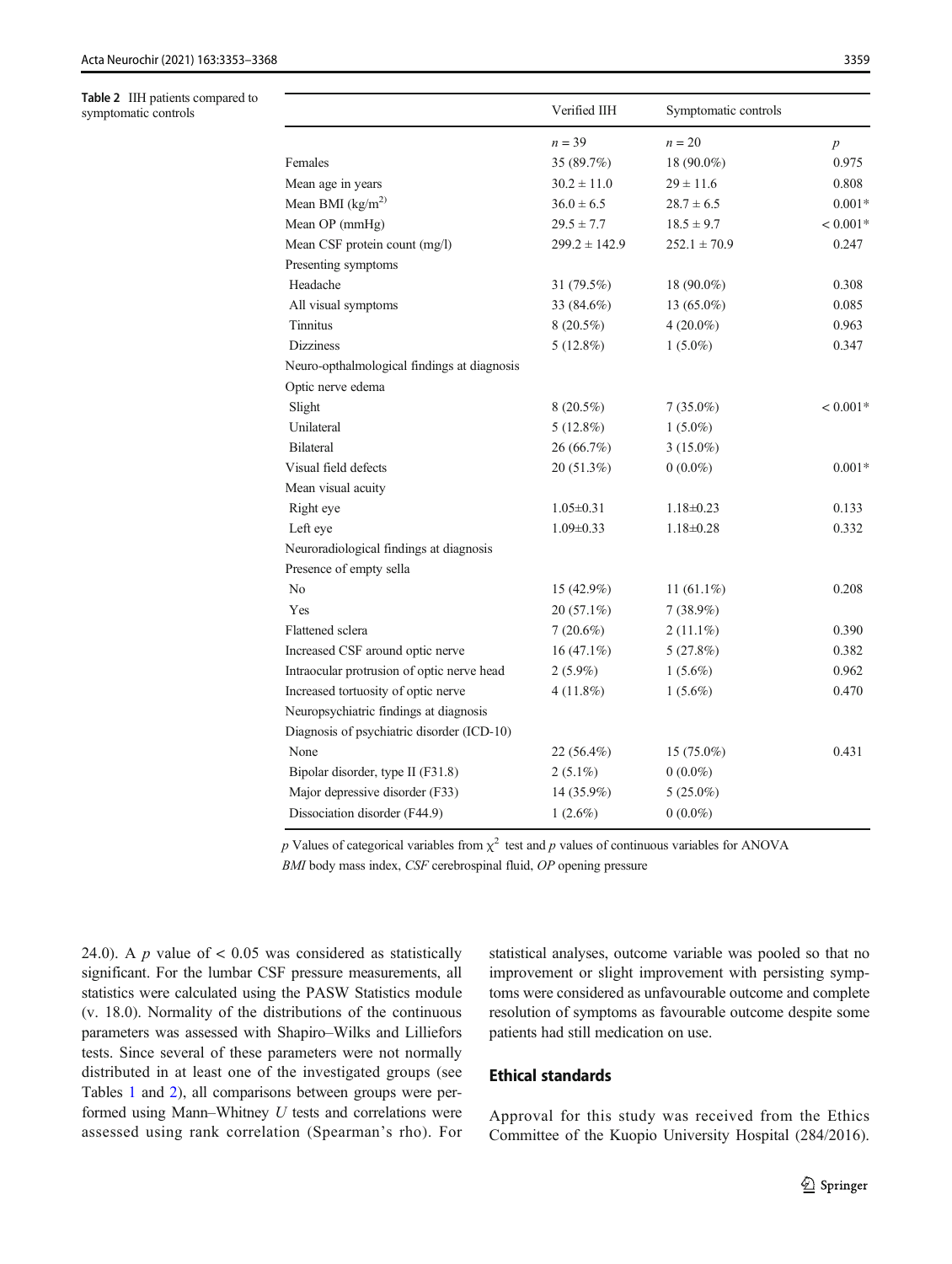<span id="page-7-0"></span>



The study was conducted in accordance with the principles of the Declaration of the Helsinki and "The Strengthening the Reporting of Observational Studies in Epidemiology" (STROBE) guidelines were used in reporting our findings. All patients gave their informed consent for this study.

15

CSF pressure [mmHg]

CSF pressure [mmHg]

40

# Results

# Literature review of CSF dynamic findings in IIH

 $2.2 - 140$ 

2.4 2.6 2.8 3

CSF pressure [mmHg]

CSF pressure [mmHg]

3.2

In our literature review, we found 452 IIH patients who were included in 19 studies with CSF dynamics measures

140 142 144 146 148 150 152

D

F

B

Fig. 3 Illustration of lumbar CSF pressure parameters. A Four minutes of the pressure measurement for a verified IIH case, with CSF pressure at 100 Hz in grey and pressure averaged over each cardiac cycle in black, illustrating slow wave activity. B A 12-s segment of the measurement, illustration cardiacrelated pulse waves and respiratory waves. C Linear regression (grey line) of mean pressure and pulse amplitude data from the entire measurement (black dots), where RPPC is the slope of line and  $P_0$  is the intercept with the pressure axis (at  $\sim$  16 mmHg). **D** Frequency spectrum for the same measurement, with the frequency window for slow waves shaded in dark grey and the window for respiratory waves shaded in light grey (the cardiac peak can be seen at the right edge of the graph, at around 1 Hz). E Mean pressure and cardiac amplitude (determined by frequency analysis) for each 6 second window of the 4 min, corresponding to the data used to determine one estimate of RAP index. F The cardiac amplitude data from panel E plotted against the corresponding mean pressure values; the linear correlation between them provides the RAP index estimate

*A* Springer



0 50 100 150 200 250

A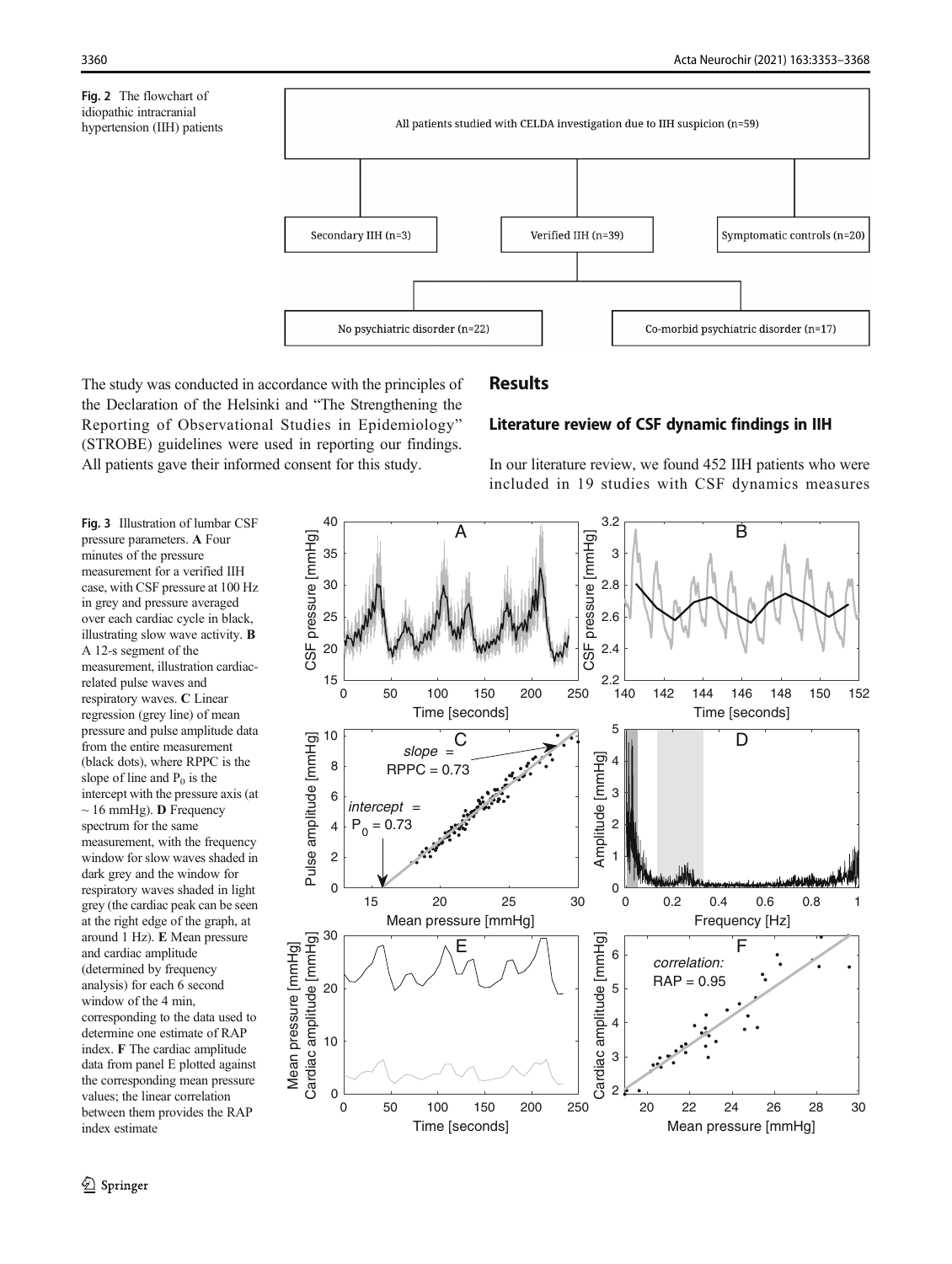summarised in Table [1.](#page-4-0) Majority of the studies were done in the end of twentieth century as well as in the end of the previous decade. Cohorts were mainly rather small (range 6–116 IIH patients) [[5,](#page-13-0) [8](#page-13-0), [9](#page-13-0), [14](#page-14-0)–[16](#page-14-0), [19](#page-14-0)–[21](#page-14-0), [23,](#page-14-0) [24](#page-14-0), [27](#page-14-0), [29,](#page-14-0) [30,](#page-14-0) [39](#page-14-0), [42,](#page-14-0) [48,](#page-15-0) [51](#page-15-0)]. Most of the studies were case series, case-control studies and retrospective cohorts [\[5](#page-13-0), [8,](#page-13-0) [9,](#page-13-0) [14](#page-14-0)–[16,](#page-14-0) [19](#page-14-0), [20](#page-14-0), [23,](#page-14-0) [24,](#page-14-0) [27,](#page-14-0) [29,](#page-14-0) [38](#page-14-0), [42](#page-14-0), [48](#page-15-0)]. Three of the studies were prospective [\[29,](#page-14-0) [30](#page-14-0), [51\]](#page-15-0). The IIH patients were relatively young (range 2– 63 years) and majority were female, which supports earlier knowledge.

All studies measured CSF pressure invasively either intracranially [\[5,](#page-13-0) [8,](#page-13-0) [15](#page-14-0), [20,](#page-14-0) [48\]](#page-15-0) or via a lumbar route with infusion test [\[14,](#page-14-0) [24,](#page-14-0) [29,](#page-14-0) [42\]](#page-14-0) or without [\[9,](#page-13-0) [16,](#page-14-0) [30,](#page-14-0) [39,](#page-14-0) [51\]](#page-15-0) or both intracranially and via a lumbar route [\[19](#page-14-0), [21,](#page-14-0) [23,](#page-14-0) [27](#page-14-0), [38](#page-14-0)]. Studies reported CSF dynamics such as CSF opening pressure, CSF formation rate, resistance/conductance of CSF outflow, continuous pressure values, and sagittal sinus pressure (SSP) [[5](#page-13-0), [8,](#page-13-0) [9,](#page-13-0) [14](#page-14-0)–[16,](#page-14-0) [19](#page-14-0)–[21,](#page-14-0) [23,](#page-14-0) [24,](#page-14-0) [27,](#page-14-0) [29](#page-14-0), [30](#page-14-0), [38](#page-14-0), [39](#page-14-0), [42,](#page-14-0) [48,](#page-15-0) [51\]](#page-15-0). All main findings from our literature review are summarised in Table [1](#page-4-0).

# Characteristics of verified IIH patients and symptomatic controls at diagnosis

Patients with verified IIH had a mean follow-up time of 41.2 (SD 43.9) months, and control patients were followed for s23.3 (SD 16.2) months. The gender distribution, age and the CSF protein count at diagnosis were equal for both groups. Also, the presenting symptoms were similar; most commonly the subjects presented with headache and visual disturbances. Neuroradiological findings did not differ between the IIH patients and symptomatic controls; the most common findings were empty sella and excess CSF around the optic nerve. A total of 15 (45.7%) patients with IIH had pre-existing psychiatric diagnoses. For the verified IIH patients, the most common psychiatric diagnosis was major depressive disorder (MDD), which was found in 14 (35.9%) patients. Bipolar disorder was found in two (5.1%) patients, and one patient had a dissociative disorder (2.6%). In the symptomatic control group, five (25%) had MDD at presentation, while the rest did not have any psychiatric comorbidity in comparison with verified IIH patients ( $p = 0.431$ ). We found no differences in the baseline characteristics between verified IIH patients with or without psychiatric comorbidity (Table [2\)](#page-6-0).

The mean of first opening CSF pressure was significantly higher [29.5 (SD 5.5) mmHg] for the verified IIH patients, as compared with the symptomatic controls [18.5 (SD 9.7) mmHg] ( $p < 0.001$ ). In addition, the verified IIH patients had higher mean BMI at diagnosis 36.0 (SD 6.5) kg/m<sup>2</sup> as compared with the symptomatic controls [28.7 (SD 6.5) kg/  $[m<sup>2</sup>]$  ( $p = 0.001$ ). Verified IIH patients had more often severe optic nerve findings as compared with the symptomatic controls. Twenty (51.3%) IIH patients had visual field defects at diagnosis whereas no patient from the symptomatic control group had a visual field defect ( $p = 0.001$ ). However, there was no difference in visual acuity at presentation (Table [2](#page-6-0)).

# CSF pressure measurements in IIH patients and symptomatic controls

The lumbar CSF pressure parameters from the CELDA mea-surements are presented in Table [3](#page-9-0). When comparing IIH cases versus symptomatic controls, all parameters differed significantly between the groups ( $p < 0.01$ ) except the RAP index, SLOW and RPPC. Fifty percent of the IIH cases and 25% of the controls were taking acetazolamide at the time of the pressure measurement ( $p = 0.068$ ). To ensure that this did not skew the comparison between the groups, a corresponding analysis was also performed for only the cases without acetazolamide treatment. For these 33 subjects (18 with verified IIH), the identified differences between the groups were similar to the original analysis, except that the RAP index and SLOW were also significantly higher in the IIH cases (RAP index: median (IQR)  $0.86(0.13)$  vs  $0.59(0.45)$ ,  $p = 0.017$ ; SLOW: median (IQR) 1.1(1.2) mmHg vs  $0.7(1.0)$  mmHg, p  $= 0.025$ ).

### CSF pressure measurements in verified IIH patients

Only the power of respiratory waves showed significant positive correlation to BMI (RESP: rho =  $0.37$ ,  $p = 0.033$ ). None of the pressure parameters showed significant rank correlation to levels of CSF protein ( $p > 0.2$ ). When analysing only the IIH subjects that were not taking acetazolamide at the time of measurement, the correlation between RESP and BMI was stronger (rho  $= 0.76$ ,  $p = 0.001$ , but no other trends were identified. In subjects with excess CSF around the optic nerve the RPPC  $(N = 13 \text{ vs } 13,$ median (IQR) 0.41(0.28) vs 0.62(0.27),  $p = 0.009$ ] and RESP [N  $= 16$  vs 17, median (IQR) 0.6(0.5) mmHg vs 0.9(0.6) mmHg,  $p =$ 0.008)] were significantly lower than in those without, respectively. RPPC was also lower in IIH subjects with empty sella compared to those without  $(N = 15$  vs 15, median (IQR) 0.45(0.14) vs 0.63(0.28),  $p = 0.041$ ). Comparisons between IIH subjects with or without psychiatric comorbidity  $(N = 21 \text{ vs } 17)$ showed higher lumbar CSF pressure (median (IQR) 22.7(7.0) mmHg vs 17.6(8.3) mmHg,  $p = 0.038$ ), as well as trends toward higher RESP (median (IQR) 0.9(0.6) mmHg vs 0.7(0.6) mmHg,  $p = 0.083$ ), and lower RPPC ( $N = 15$  vs 15, median (IQR) 0.45(0.20) vs 0.61(0.26),  $p = 0.061$  for subjects with comorbidity than those without (all other parameters:  $p > 0.1$ ).

#### Treatment modalities and outcome of IIH patients

A total of 21 (53.8%) IIH patients were prescribed acetazolamide medication during lumbar CSF pressure measurement due to debilitating symptoms and assessment for possible CSF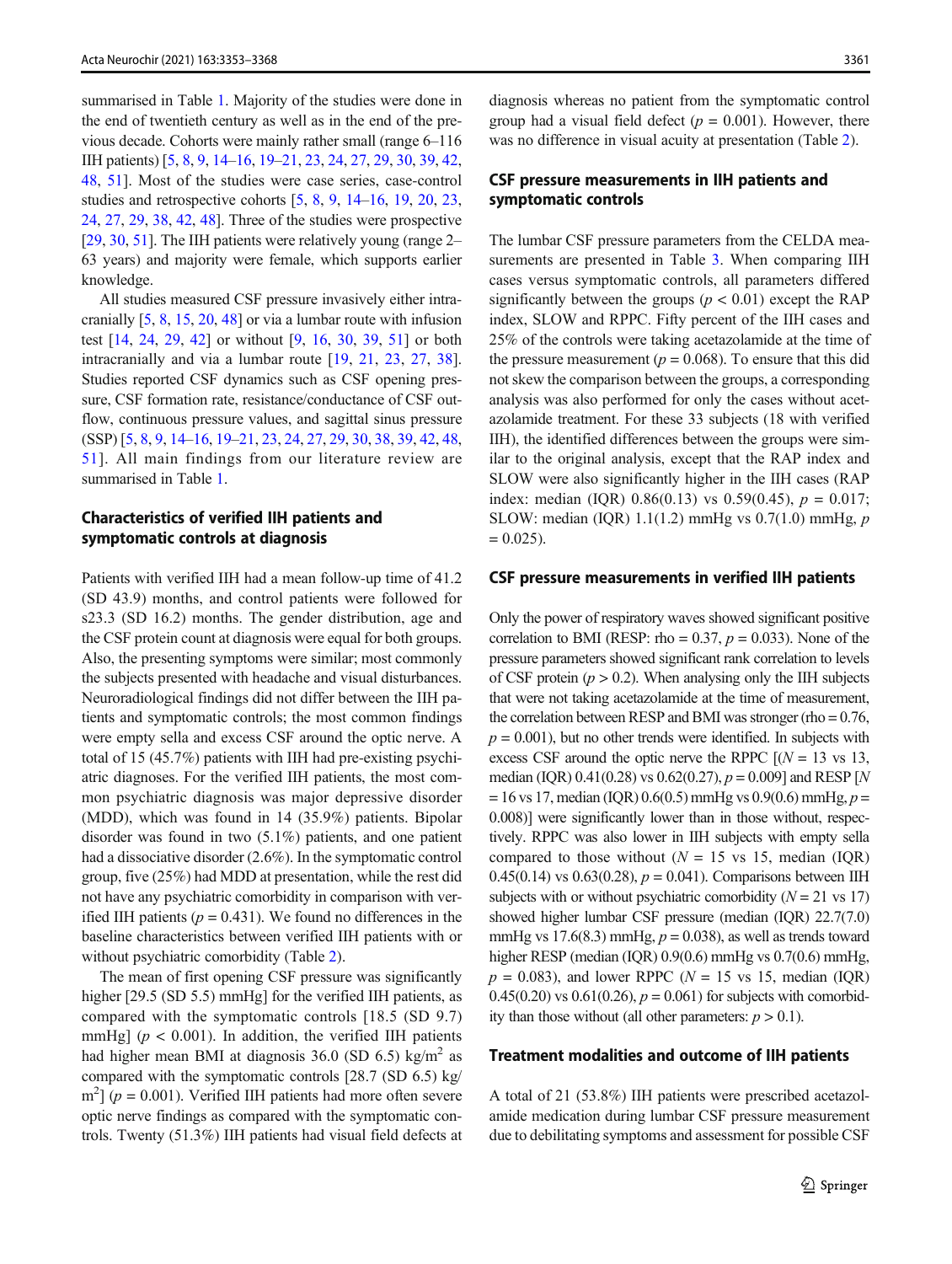<span id="page-9-0"></span>Table 3 Lumbar CSF pressure parameters for verified IIH cases and symptomatic controls

|                               | Verified IIH cases | Symptomatic controls |                  |
|-------------------------------|--------------------|----------------------|------------------|
| Lumbar CSF pressure parameter | Median (IQR)       | Median (IQR)         | $\boldsymbol{p}$ |
| Mean CSF pressure (mmHg)      | 20.7(7.75)         | 13.0(6.5)            | ${}< 0.001$      |
| AMP(mmHg)                     | 4.5(6.0)           | 1.5(2.6)             | ${}< 0.001$      |
| $SLOW$ (mmHg)                 | 1.0(1.1)           | 0.6(0.9)             | 0.109            |
| $RESP$ (mmHg)                 | 0.8(0.5)           | 0.3(0.2)             | ${}< 0.001$      |
| RAP index                     | 0.82(0.29)         | 0.63(0.58)           | 0.288            |
| RPPC <sup>1</sup>             | 0.52(0.26)         | 0.40(0.26)           | 0.228            |
| $P_0$ (mmHg) <sup>1</sup>     | 10.8(4.4)          | 7.3(4.6)             | 0.008            |

All  $p$  values from Mann–Whitney  $U$  tests comparing the two groups

Bold values denote statistical significance at the  $p < 0.05$  level

IQR interquartile range

†Not normally distributed

 $1<sup>1</sup>N = 30$  IIH cases,  $N = 11$  controls

diversion. A total of 18 (46.2%) patients had no medication or it had been started within two weeks prior to CELDA investigation. The acetazolamide treatment was reported beneficial, i.e. complete resolution of all symptoms was observed in 17 (48.6%) of all patients, while partial recovery only or no improvement was noted in 18 (51.4%) patients at the end of follow-up (Table 4). A CSF diversion by lumboperitoneal shunting was conducted in 9 (23.1%) patients. Gastric bypass surgery was done in two (5.1%) patients. After conservative and operative treatments, 21 (60 %) patients reported themselves to be symptomless, hence having favourable outcome. The IIH patients with psychiatric comorbidity had significantly worse outcome as compared to patients without such history (37.5% vs. 78.9%) ( $p = 0.013$ ) (Table 4).

Table 4 Outcome for IIH patients after treatment

|                                                                                             | IIH patients with IIH patients<br>psychiatric<br>comorbidity | without<br>psychiatric<br>comorbidity | $\boldsymbol{p}$ |
|---------------------------------------------------------------------------------------------|--------------------------------------------------------------|---------------------------------------|------------------|
| Neuro-ophthalmological outcome after all treatments                                         |                                                              |                                       |                  |
| No papillaedema                                                                             | $8(50.0\%)$                                                  | 15 (78.9%)                            | 0.072            |
| Papillar atrophy or partial $8(50.0\%)$ $4(21.1\%)$<br>resolution of<br>papillaedema        |                                                              |                                       |                  |
| Effect of acetaloamide on papillae and symptoms                                             |                                                              |                                       |                  |
| Complete resolution of $5(31.3\%)$ $12(63.2\%)$<br>symptoms (with or<br>without medication) |                                                              |                                       | 0.060            |
| Slight or no improvement $11 (68.8 %)$ 7 (36.8%)                                            |                                                              |                                       |                  |
| Effect of conservative and surgical treatments combined on papillae and<br>symptoms         |                                                              |                                       |                  |
| Complete resolution of $6(37.5\%)$<br>symptoms                                              |                                                              | $15(78.9\%)$                          | 0.013            |
| Slight improvement                                                                          | $10(62.5\%)$                                                 | $4(21.1\%)$                           |                  |

All *p* values from  $\chi^2$  test

Bold values denote statistical significance at the  $p < 0.05$  level

The visual acuity at diagnosis was better in the IIH patients with favourable outcome as compared with IIH patients with unfavourable outcome ( $p = 0.018$  right eye and  $p = 0.001$  left eye). Neuro-ophthalmological outcome was assessed as a degree of resolution of papilledema, and up to 65.7% of all patients had physiological papillae at the end of follow-up, and partial resolution was noted in 28.6% and 5.7% had papilla atrophy at the end of follow-up (Table 4).

For the IIH cases, values of the lumbar CSF pressure parameters grouped according to outcome (favourable versus unfavourable) are presented in Table [5](#page-10-0). The ratio of subjects using acetazolamide at the time of the measurement was similar (55% vs. 54%, chi-square test  $p = 0.61$ ), but none of the pressure parameters differed significantly between these groups ( $p > 0.2$ ). There were no differences in lumbar CSF pressure parameters between IIH patients with complete resolution of papilledema and those with partial or no resolution  $(N = 23$  vs 12,  $p > 0.3$ ). When comparing results from IIH subjects who were not taking acetazolamide at the CSF pressure measurement to those who were  $(N = 18$  vs 17), there were trends towards higher lumbar CSF pressure [median (IQR) 22.9 (7.3) mmHg vs 17.9 (9.0) mmHg,  $p = 0.051$ ], increased RAP index [median (IQR) 0.86 (0.13) mmHg vs  $0.67$  (0.48) mmHg,  $p = 0.069$ ] and increased power of slow waves [median (IQR) 1.1 (1.2) mmHg vs 0.9 (0.8) mmHg,  $p =$ 0.086] in patients without acetazolamide treatment.

# **Discussion**

In this study, we conducted a literature review of CSF dynamics in IIH and investigated different lumbar CSF pressure parameters in a well-described retrospective cohort. The systematic review of the literature mainly revealed consistently increased CSF pressure and increased resistance to CSF outflow. Our analysis of the retrospective cohort showed that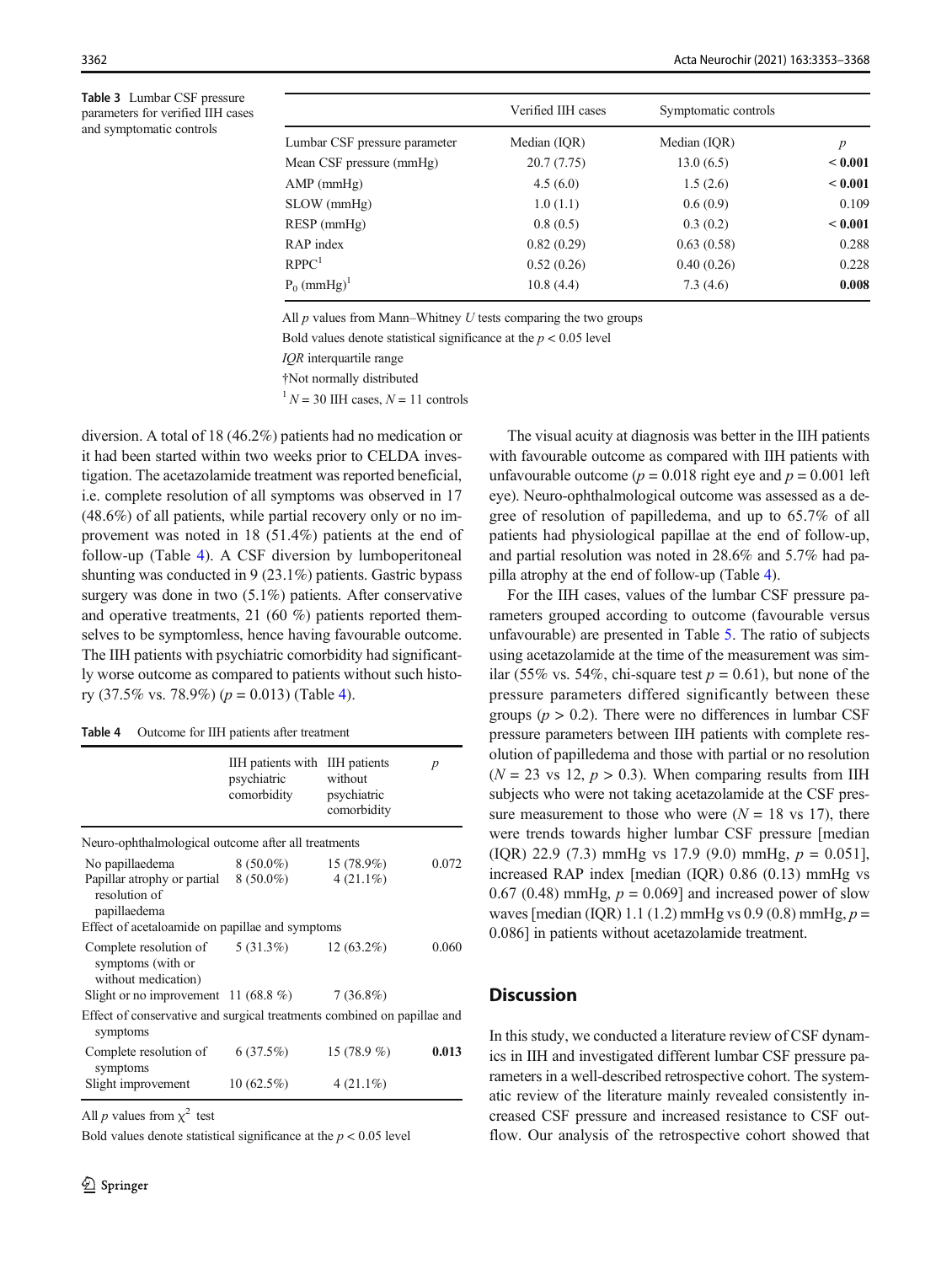<span id="page-10-0"></span>Table 5 Lumbar CSF pressure parameters for verified IIH cases with favourable or unfavourable outcome

|                               | Favourable outcome $(N = 21)$ | Unfavourable outcome $(N = 14)$ |                  |
|-------------------------------|-------------------------------|---------------------------------|------------------|
| Lumbar CSF pressure parameter | Median (IQR)                  | Median (IQR)                    | $\boldsymbol{p}$ |
| Mean CSF pressure (mmHg)      | 20.7(8.0)                     | 18.7(9.3)                       | 0.419            |
| AMP(mmHg)                     | 4.6(5.6)                      | 3.0(7.6)                        | 0.973            |
| SLOW (mmHg)                   | 1.0(1.0)                      | 1.0(1.1)                        | 0.727            |
| $RESP$ (mmHg)                 | 0.9(0.7)                      | 0.8(0.4)                        | 0.987            |
| RAP index                     | 0.82(0.27)                    | 0.79(0.48)                      | 0.219            |
| RPPC <sup>1</sup>             | 0.53(0.33)                    | 0.47(0.22)                      | 0.366            |
| $P_0$ (mmHg) <sup>1</sup>     | 9.6(3.5)                      | 11.7(5.1)                       | 0.228            |

All  $p$  values from Mann–Whitney  $U$  tests comparing the two groups

IQR interquartile range

\*Not normally distributed

 $1^N N = 17$  favourable outcome,  $N = 10$  unfavourable outcome

mean lumbar CSF pressure and BMI were higher in verified IIH patients compared to symptomatic controls, and that both fast and slow dynamic changes in lumbar CSF pressure were increased. We confirmed that psychiatric comorbidity is common in IIH and found that lumbar CSF pressure was more often higher in cases with such comorbidity. We observed that the use of acetazolamide may have obscured an increase in RAP and SLOW measures in true IIH patients.

#### Literature review of CSF dynamic findings in IIH

In our literature review of CSF dynamic findings in IIH, we found that lumbar CSF pressure or ICP was elevated in IIH patients [[5](#page-13-0), [8](#page-13-0), [9,](#page-13-0) [15,](#page-14-0) [16](#page-14-0), [19](#page-14-0)–[21,](#page-14-0) [23](#page-14-0), [24,](#page-14-0) [27](#page-14-0), [29](#page-14-0), [30,](#page-14-0) [38](#page-14-0), [39,](#page-14-0) [48,](#page-15-0) [51\]](#page-15-0), and the resistance to CSF outflow increased [[5](#page-13-0), [14](#page-14-0), [20,](#page-14-0) [27,](#page-14-0) [42\]](#page-14-0). CSF pressure and AMP were associated with linear direct relationship [\[8\]](#page-13-0). Also, a positive linear relationship between ICP and resistance of CSF outflow has been identified [[5\]](#page-13-0). Moreover, elevated SSP is a common finding in IIH patients [\[4](#page-13-0), [21](#page-14-0), [24](#page-14-0), [29,](#page-14-0) [38,](#page-14-0) [47\]](#page-14-0), although only recently prospective attempts have been made to verify the range of normal variation in non-IIH populations ([ClinicalTrials.gov](http://clinicaltrials.gov) ID: NCT03948971). CSF pressure and SSP appears to be coupled in IIH and when CSF pressure increases during CSF infusion, it produces an increase in SSP [[38\]](#page-14-0) and its vasogenic components [[23\]](#page-14-0). During drainage, both pressures decrease until a certain point, when CSF pressure may decrease further, while SSP remains constant [[23,](#page-14-0) [38](#page-14-0)]. Opening pressure appears to be increased in the presence of MR venography assessed transverse sinus compression [[51\]](#page-15-0). In one study, CSF formation rate tended to decrease on IIH patients with higher than average ICP values [[5\]](#page-13-0). One study illustrated the so-called B waves during the continuous CSF pressure monitoring, present for at least 50% of the time [[15\]](#page-14-0). The craniospinal elastance appears to be higher in IIH patients [\[9,](#page-13-0) [16](#page-14-0), [24](#page-14-0), [42\]](#page-14-0), corresponding to a reduced craniospinal

compliance, since this is the inverse of elastance. PVI represents the calculated volume required to raise the CSF pressure (or ICP) by a factor of 10 and describes the relationship between pressure and compliance [[32\]](#page-14-0). One previous study also found that PVI was decreased in IIH [\[9](#page-13-0)], which could suggest that the observed changes in craniospinal elastance or compliance are not only secondary to an increased pressure, but also reflect a change in the overall pressure/volume curve. That study also investigated the relationship between lumbar CSF opening pressure and PVI, and found no dependency [\[9\]](#page-13-0). However, another study found a negative linear relationship between lumbar CSF opening pressure and PVI in IIH [[16\]](#page-14-0), which could complicate the comparison of PVI between IIH and other groups. Recent studies thus suggest that the craniospinal compliance dynamics may differ in patients with IIH, which could provide insight into the disease pathogenesis. However, further studies confirming these results and comparing similar measurements in patients with and without IIH are needed to determine whether potential differences in craniospinal compliance in IIH reflect expected variations due to the changes in pressure or may be related to pathophysio-logic changes in IIH [[16](#page-14-0)]. Additionally, all the reported findings regarding compliance or elastance were based on measurements of lumbar CSF pressure, rather than intracranial pressure. It should be noted that the observations are of changes in craniospinal compliance, which includes the compliance of both the intracranial and spinal CSF compartments, and thus it is not possible to draw distinct conclusions about changes in the intracranial compliance. When these compartments are communicating, as is generally the case in IIH, measurements in the two compartments should be closely related, but it could be of interest to confirm these findings with intracranial measurements.

Increased venous sinus pressure has been regarded as one of the possible causes of IIH. In addition, changes of the cerebral cortical capillaries and blood–brain barrier dysfunction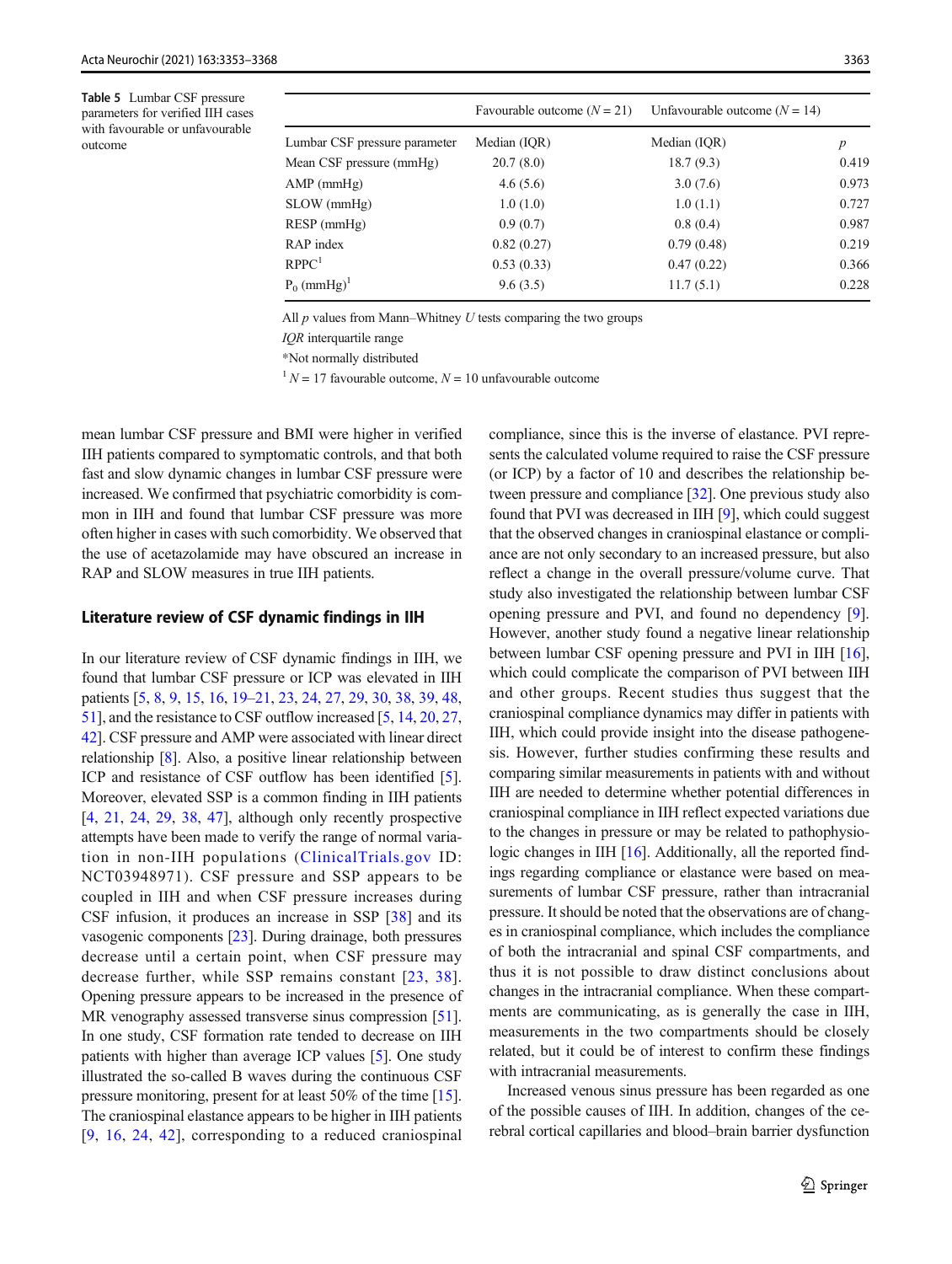are associated with evolvement of IIH [\[12](#page-14-0), [18\]](#page-14-0). Classically, it is thought that the majority of the drainage of CSF into the venous compartment takes place through the arachnoid granulations that penetrate the sagittal sinus but also alternative routes have been described [\[11](#page-14-0)]. Recently found cerebral lymphatic system has been thought to also support the CSF outflow [\[31\]](#page-14-0). Thus, an increased resistance to CSF outflow in IIH could be indicative of a disturbance in any of these suggested absorption routes. Furthermore, the rate of absorption of CSF depends on the pressure gradient between the subarachnoid space and venous sinus, hence with an increase in venous pressure a concomitant increase in CSF pressure is needed to maintain absorption rates [[11](#page-14-0)]. Because of this relationship between absorption and venous pressure, the observed coupling of SSP and CSF pressure during infusion in IIH [[23,](#page-14-0) [38\]](#page-14-0) could affect the measurement of resistance to CSF outflow in IIH subjects, since this measurement depends on an assumption of a stable SSP during the infusion. If SSP rises during the infusion the estimated resistance could be falsely high, thus, in order to confirm an increased resistance in IIH infusion investigations should be performed with simultaneous measurement of SSP.

### Retrospective cohort analysis: baseline patient characteristics and lumbar CSF pressure parameters

The mean age and CSF protein count at diagnosis was similar in both groups. The presenting symptoms were similar and most commonly these patients presented with headache and visual disturbances. Neuroradiological findings did not differ between verified IIH patients and symptomatic controls, most commonly these patients presented with empty sella or increased CSF around the optic nerve. However, the mean measured opening pressure and BMI were significantly higher for the verified IIH patients, as compared with the symptomatic controls, as expected. In addition, the true IIH patients more often had severe optic nerve findings and visual field defects at diagnosis, but there was no difference in visual acuity at presentation.

When comparing verified IIH cases versus symptomatic controls, all lumbar CSF pressure parameters differed significantly between the groups except RAP index, power of slow waves and RPPC. When all cases who were on acetazolamide during the pressure measurement were excluded, the RAP index and slow waves were also significantly higher in IIH patients than controls. Increased fast and slow waves in lumbar CSF pressure (AMP, RESP, SLOW) as well as increased RAP index likely reflect reduced craniospinal compliance in IIH, as would be expected at the increased lumbar CSF pressure level. These results are not entirely unexpected but have not been previously established in the literature. Amplitudes of CSF pressure waves, specifically pulse amplitudes, measured via the lumbar route, with the methodology used in this study, are typically somewhat smaller than if measured intracranially, though there is a very strong correlation[[2](#page-13-0)]. This is because the pressure waves, which originate intracranially, are dampened somewhat as they are transmitted along the spinal compartment. Thus, the amplitude levels measured here are not directly comparable to intracranial amplitude levels. While the significant differences between the two groups in our cohort likely reflect a genuine difference in intracranial amplitudes as well, the magnitude of that difference may be not be the same, since the dampening may depend slightly on the pressure level[[2\]](#page-13-0). The observed increase of  $P_0$  in IIH patients compared to symptomatic controls could support the previous finding of increased sagittal sinus pressure in IIH [\[21,](#page-14-0) [29](#page-14-0), [38\]](#page-14-0), since this pressure constant has been suggested to depend on venous pressure[\[1\]](#page-13-0) — and at least venous flow [[6\]](#page-13-0). According to the mathematical model of CSF dynamics,  $P_0$  sets the "baseline" for the lumbar CSF pressure level, i.e. a change in  $P_0$  results in an equal change in (mean) lumbar CSF pressure. In terms of the classical exponential pressure/volume curve for CSF pressure, a change in  $P_0$  corresponds to moving the entire curve along the pressure axis, rather than moving the state of the patient along the curve. Accordingly, craniospinal compliance decreases as the difference between lumbar CSF pressure and  $P_0$  increases, i.e. an increased lumbar CSF pressure would not result in reduced craniospinal compliance if  $P_0$ increased in parallel. Based on our results, the increase in  $P_0$  in IIH was less than half of the increase in lumbar CSF pressure (Table [3](#page-9-0)), which explains how we also found evidence of decreased craniospinal compliance. Thus, in IIH, there may be an effect on both the baseline of lumbar CSF pressure and on the volume-related aspect of lumbar CSF pressure, i.e. a shift of both the pressure/volume curve and of the state of the patient along the curve. Additionally, as revealed in the literature review, there may be an effect on the steepness of the pressure/volume curve, as indicted by a reduction of PVI [[9\]](#page-13-0), which we did not measure in our cohort. PVI is closely related to RPPC, which we did measure and found not to be altered in IIH, but RPPC also depends on the change of cerebral arterial blood volume with each heartbeat, which could be a confounder in this comparison. Also, we were not able to assess RPPC in all subjects, because we assessed this parameter based on natural pressure variability rather than with infusion tests.

The increased value of SLOW we found in the IIH cases without acetazolamide treatment could stem from a decreased craniospinal compliance, resulting in higher amplitudes, but it could also mean that SLOW waves appear more often in IIH. The power of slow waves reflects both the degree of occurrence and the amplitude of the waves, i.e. the power can increase if waves occur during a higher proportion of time or if the amplitude of the waves increase. Since slow waves are expected to appear in response to variations in intracranial blood volume or blood pressure, this could potentially indicate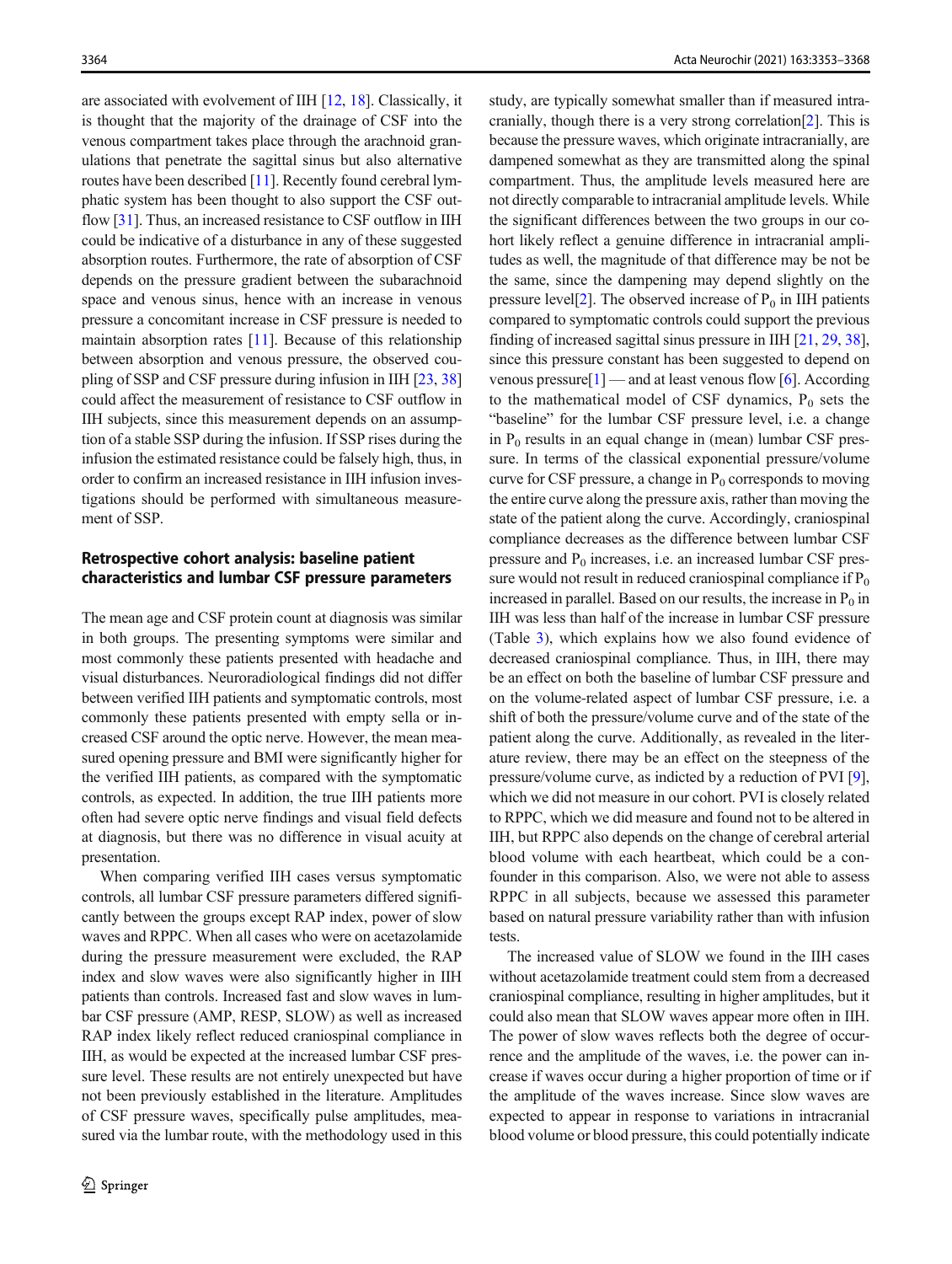an issue with cerebral autoregulation in IIH. However, without simultaneous measurement of arterial blood pressure, the origin of the waves cannot be confirmed, and thus, autoregulation was not specifically assessed. Also, with the relatively short duration of measurement of this study, i.e. < 1 h, it was not possible to reliably determine if there is more slow wave activity in IIH in general, though such results would be in line with Gjerris et al [[15\]](#page-14-0). These results warrant studies on other indicators of cerebral autoregulation in future IIH research.

In IIH patients, there was significant correlation between power of respiratory waves and BMI, but not between any other lumbar CSF pressure parameters and BMI or between lumbar CSF pressure parameters and CSF protein levels. When analysing only the IIH subjects that were not using acetazolamide at the measurement occasion, the correlation between RESP and BMI increased further. The respiratory waves reflect variations in venous cerebral blood volume and/or CVP, so this observation could relate to increased venous pressure or increased respiratory variation in venous pressure in subjects with high BMI.

Comparing lumbar CSF pressure parameters in IIH cases with and without empty sella turcica did not reveal any differences. In IIH subjects with excess CSF around the optic nerve, RPPC and power of respiratory waves were significantly lower than for subjects without this radiological finding. The implications of these results are unclear; though a reduced RPPC may be indicative of a worsened pressure-independent component of craniospinal compliance, i.e. the aspect of compliance that defines the steepness of the pressure/volume curve, which is often described by the PVI [\[33\]](#page-14-0).

### Lumbar CSF pressure and outcome in IIH patients

Only about half of the IIH patients benefitted from acetazolamide treatment, and further surgical intervention was required for eleven patients. After conservative and operative treatments, the overt outcome improved slightly as 60% of patients reported themselves to be symptomless, hence having favourable outcome. The visual acuity at diagnosis was better for the IIH patients with favourable outcome as compared with IIH patients with unfavourable outcome. This finding might suggest that if the IIH is diagnosed early and the treatment has been started promptly, the IIH-related symptoms have progressed less leading to better outcome. No lumbar CSF pressure parameters differed significantly between these groups. Neuro-ophthalmological outcome was assessed as a degree of resolution of papilledema, and up to 65.7% of all patients had physiological papillae at the end of follow-up, there were no differences in lumbar CSF pressure parameters when stratified by neuro-ophthalmological outcome.

When comparing results from IIH subjects who were taking acetazolamide to those who were not, there were trends toward higher lumbar CSF pressure, power of slow waves (SLOW) and RAP index in subjects without acetazolamide. While not statistically significant, the trends for RAP index and SLOW motivate the post hoc analysis comparing only verified IIH cases and symptomatic controls without acetazolamide treatment, where these two parameters showed significant differences between the groups that were not revealed in the original comparison. Our findings suggest that in some cases the lumbar CSF pressure was reduced by acetazolamide, as is expected [\[50](#page-15-0)], and that craniospinal compliance increased accordingly. As discussed above, the power of slow waves reflects both the degree of occurrence and the magnitude of these waves. The trend regarding slow waves could reflect improved craniospinal compliance with treatment, resulting in reduced wave amplitudes. However, it is also possible that in subjects treated with acetazolamide there was an decrease in the occurrence of slow waves, which is in line with a previous study that observed reduced slow wave activity in cerebral blood flow velocity after administration of acetazolamide [[35](#page-14-0)]. This finding and its implications could be of interest for further research, particularly in relation to cerebral blood flow and autoregulation.

### Psychiatric comorbidities

Previously, we have reported that psychiatric disorders are very common in IIH patients compared to general population [[40\]](#page-14-0). In this cohort of IIH patients who had undergone CELDA investigation, almost half of them had pre-existing psychiatric diagnosis. The most common psychiatric diagnosis was MDD. We found no differences in the baseline characteristics between IIH patients with or without psychiatric comorbidity, however the IIH patients with psychiatric comorbidity had significantly worse outcome as compared to patients without such history as shown in our previous study [\[40](#page-14-0)]. Comparisons between IIH subjects with or without psychiatric comorbidity showed higher lumbar CSF pressure for subjects with psychiatric comorbidity, as well as trends toward higher power of respiratory waves and lower RPPC.

### Strengths and weaknesses

Our retrospective analysis is limited by factors inherent to a secondary analysis of retrospectively collected data as well as the small sample size. Nevertheless, this issue is addressed in limited amount of previous data, as our systematic literature review shows. This study represents a detailed investigation, including continuous lumbar CSF pressure measurements, based on a well-defined cohort, which ensures a clinically comprehensive analysis and long follow-up times for these patients, which we regard as strengths of this study.

The major concern of this study is the risk for circular reasoning with the definition of symptomatic controls.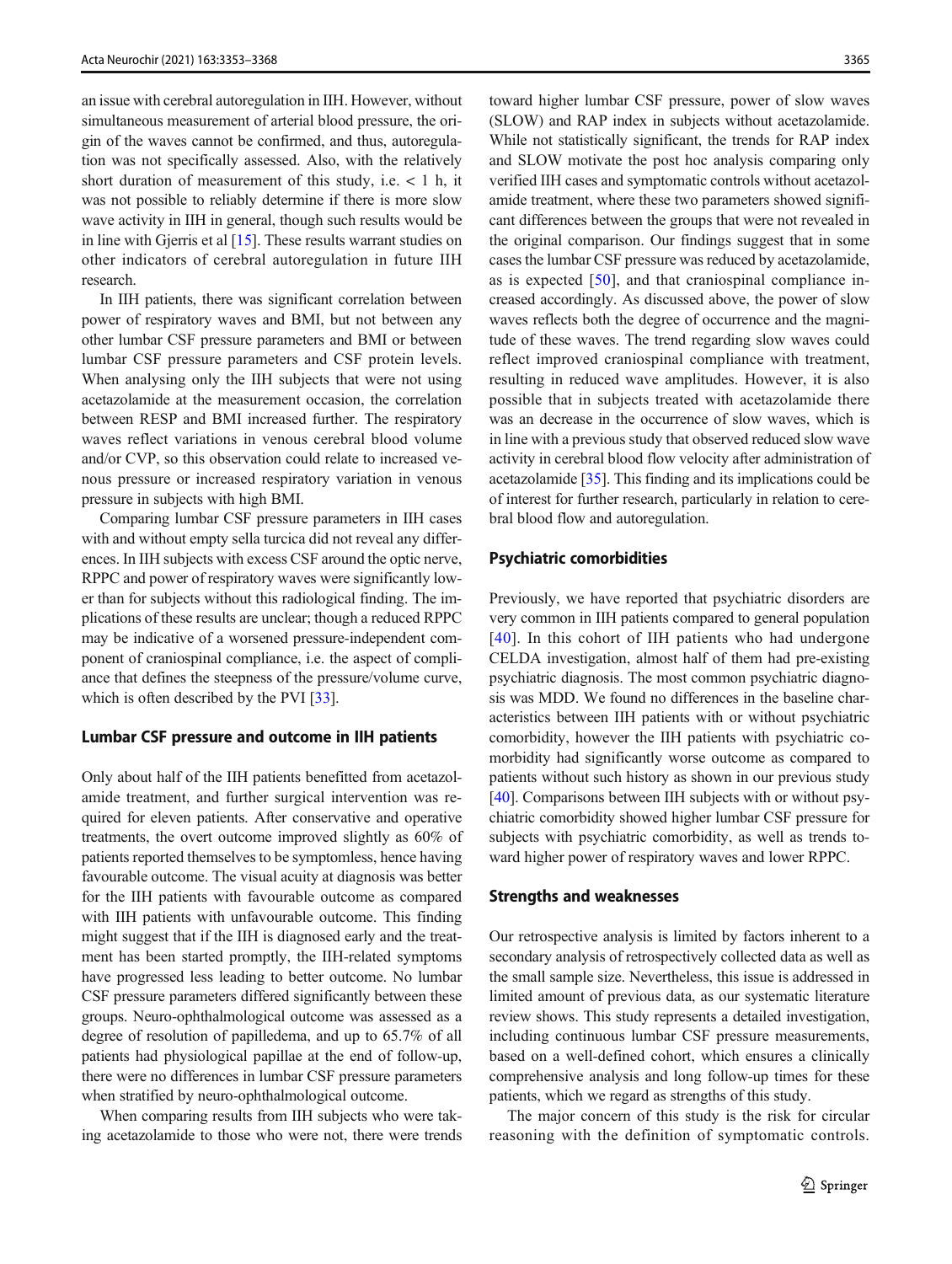<span id="page-13-0"></span>Somewhat surprisingly some of these patients had also slight papilledema without visual field defects. Perhaps, this could represent early stage of IIH patients who have part of the time lumbar CSF pressure above 25 cm  $H<sub>2</sub>O$ . The cutoff point for lumbar CSF pressure might not unambiguously separate IIH patients from symptomatic controls, especially in patients with increased AMP and decreased craniospinal compliance.

Henceforth, the definition of symptomatic control is somewhat controversial. To overcome this problem, in the future, patients with suspected IIH and borderline lumbar CSF pressure, might benefit from control lumbar CSF pressure measurement.

Further studies, focusing on the role of CSF dynamics in patients with IIH in larger patient cohorts are needed. In 2017, we initiated a prospective collaborative multicentre study on IIH [\(www.iih.fi\)](http://www.iih.fi). In this study, we prospectively perform continuous lumbar CSF pressure measurement, collect biological samples for further metabolomics and genetic studies to advance understanding of the complex pathophysiology of the IIH disease, in addition to gathering all clinical variables and administrating validated questionnaires to screen and follow-up on mental well-being of patients with IIH, quality of life, and impact of their possible residual symptoms.

# Conclusion

This study confirmed that mean lumbar CSF pressure is increased in verified IIH patients compared to symptomatic controls, and also revealed that both fast and slow dynamic changes in lumbar CSF pressure were increased in IIH cases, indicating a reduced craniospinal compliance. Furthermore, we confirmed that psychiatric comorbidity is common in IIH, and found that lumbar CSF pressure was higher in cases with comorbidity than those without. Changes in some dynamic lumbar CSF pressure parameters in true IIH, such as RAP and SLOW, may be obscured by prescribed acetazolamide, which may advocate CELDA-measures before medication in feasible cases.

Funding Open access funding provided by University of Eastern Finland (UEF) including Kuopio University Hospital.

**Declarations** The results presented in this report are partially based on the Advanced Studies in Medicine thesis of one of the authors; Erik Martoma, "Intracranial pressure and cerebrospinal fluid dynamics in idiopathic intracranial hypertension".

Conflict of interest Sara Qvarlander has received honorarium from Likvor AB for lecturing. All other authors certify that they have no affiliations with or involvement in any organisation or entity with any financial interest (such as honoraria; educational grants; participation in speakers' bureaus; membership, employment, consultancies, stock ownership, or other equity interest; and expert testimony or patent-licensing arrangements), or non-financial interest (such as personal or professional relationships, affiliations, knowledge or beliefs) in the subject matter or materials discussed in this manuscript.

Ethical approval All procedures performed in studies involving human participants were in accordance with the ethical standards of the institutional and/or national research committee and with the 1964 Helsinki declaration and its later amendments or comparable ethical standards. Informed consent was obtained from all individual participants included in the study.

Open Access This article is licensed under a Creative Commons Attribution 4.0 International License, which permits use, sharing, adaptation, distribution and reproduction in any medium or format, as long as you give appropriate credit to the original author(s) and the source, provide a link to the Creative Commons licence, and indicate if changes were made. The images or other third party material in this article are included in the article's Creative Commons licence, unless indicated otherwise in a credit line to the material. If material is not included in the article's Creative Commons licence and your intended use is not permitted by statutory regulation or exceeds the permitted use, you will need to obtain permission directly from the copyright holder. To view a copy of this licence, visit <http://creativecommons.org/licenses/by/4.0/>.

# References

- 1. Avezaat CJJ, Van Eijndhoven JHM (1986) Clinical observations on the relationship between cerebrospinal fluid pulse pressure and intracranial pressure. Acta Neurochir 79:13–29
- 2. Behrens A, Lenfeldt N, Qvarlander S, Koskinen L-OD, Malm J, Eklund A (2013) Are intracranial pressure wave amplitudes measurable through lumbar puncture? Acta Neurol Scand 127(4):233– 241
- 3. Binder DK, Horton JC, Lawton MT, McDermott MW, Dempsey RJ, Bergsneider M, Kelly DF, Chandler WF, Selman WR, Grossman RG (2004) Ideopathic intracranial hypertension. Neurosurgery 54(3):538–552
- 4. Boddu SR, Gobin P, Oliveria C, Dinkin M, Patsalides A (2018) Pressure variations in cerebral venous sinuses of idiopathic intracranial hypertension patients. J Vasc Interv Neurol 10(1):25–30
- 5. Borgesen SE, Gjerris F (1987) Relationships between intracranial pressure, ventricular size, and resistance to CSF outflow. J Neurosurg 67(4):535–539
- 6. Carrera E, Kim DJ, Castellani G, Zweifel C, Czosnyka Z, Kasparowicz M, Smielewski P, Pickard JD, Czosnyka M (2010) What shapes pulse amplitude of intracranial pressure? J Neurotrauma 27(2):317–324
- 7. Carreras FI, Lehmann GL, Ferri D, Tioni MF, Calamita G, Marinelli RA (2007) Defective hepatocyte aquaporin-8 expression and reduced canalicular membrane water permeability in estrogen-induced cholestasis. Am J Physiol Liver Physiol 292(3):G905–G912
- 8. Chari A, Dasgupta D, Smedley A, Craven C, Dyson E, Matloob S, Thompson S, Thorne L, Toma AK, Watkins L (2017) Intraparenchymal intracranial pressure monitoring for hydrocephalus and cerebrospinal fluid disorders. Acta Neurochir 159(10): 1967–1978
- 9. Chisholm JT, Sudhakar P, Alhajeri AN, Smith JH (2017) Intracranial elastance is increased in idiopathic intracranial hypertension. Eur J Neurol 24(12):1457–1463
- 10. Czosnyka M (2004) Monitoring and interpretation of intracranial pressure. J Neurol Neurosurg Psychiatry 75(6):813–821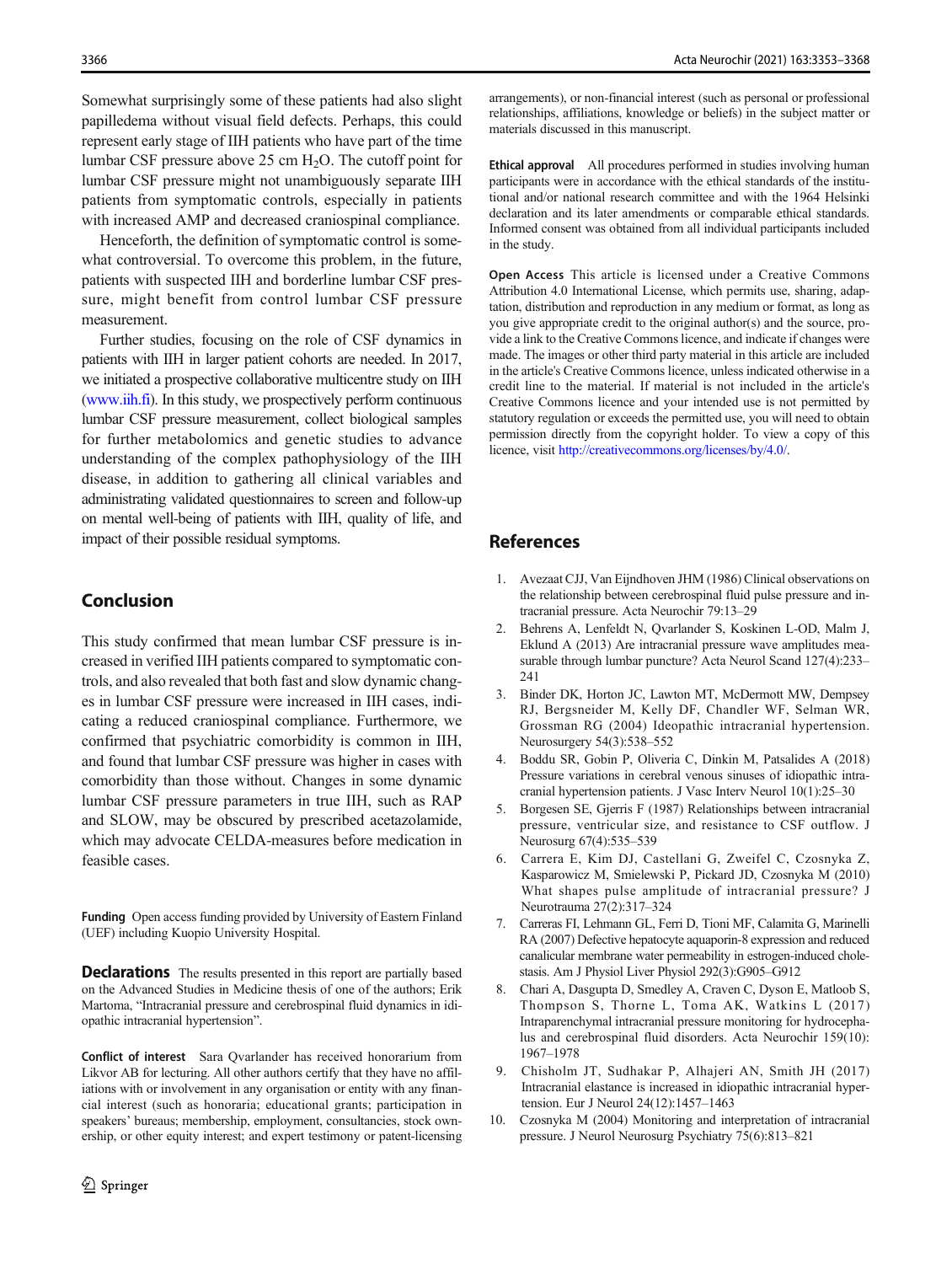- <span id="page-14-0"></span>11. Czosnyka M, Czosnyka Z, Momjian S, Pickard JD (2004) Cerebrospinal fluid dynamics. Physiol Meas 25(5):51–76
- 12. Eidsvaag VA, Hansson HA, Heuser K, Nagelhus EA, Eide PK (2018) Cerebral microvascular abnormalities in patients with idiopathic intracranial hypertension. Brain Res 1686:72–82
- 13. Friedman DI, Jacobson DM (2002) Diagnostic criteria for idiopathic intracranial hypertension. Neurology 59(10):1492–1495
- 14. Gideon P, Sørensen PS, Thomsen C, Ståhlberg F, Gjerris F, Henriksen O (1994) Assessment of CSF dynamics and venous flow in the superior sagittal sinus by MRI in idiopathic intracranial hypertension: a preliminary study. Neuroradiology 36(5):350–354
- 15. Gjerris F, Sørensen PS, Vorstrup S, Paulson OB (1985) Intracranial pressure, conductance to cerebrospinal fluid outflow, and cerebral blood flow in patients with benign intracranial hypertension (pseudotumor cerebri). Ann Neurol 17(2):158–162
- 16. Griffith B, Capobres T, Patel SC, Marin H, Katramados A, Poisson LM (2018) CSF pressure change in relation to opening pressure and CSF volume removed. Am J Neuroradiol 39(6):1185–1190
- 17. Handley JD, Baruah BP, Williams DM, Horner M, Barry J, Stephens JW (2015) Bariatric surgery as a treatment for idiopathic intracranial hypertension: A systematic review. Surg Obes Relat Dis 11(6):1396-1403
- 18. Hasan-Olive MM, Hansson HA, Enger R, Nagelhus EA, Eide PK (2019) Blood-brain barrier dysfunction in idiopathic intracranial hypertension. J Neuropathol Exp Neurol 78(9):808–818
- 19. Hayashi M, Handa Y, Kobayashi H, Kawano H, Ishii H, Hirose S (1991) Plateau-wave phenomenon (I): Correlation between the appearance of plateau waves and csf circulation in patients with intracranial hypertension. Brain 114(6):2681–2691
- 20. Janny P, Chazal J, Colnet G, Irthum B, Georget AM (1981) Benign intracranial hypertension and disorders of CSF absorption. Surg Neurol 15(3):168–174
- 21. Karahalios DG, Rekate HL, Khayata MH, Apostolides PJ (1996) Elevated intracranial venous pressure as a universal mechanism in pseudotumor cerebri of varying etiologies. Neurology 46(1):198– 202
- 22. Kasprowicz M, Lalou DA, Czosnyka M, Garnett M, Czosnyka Z (2016) Intracranial pressure, its components and cerebrospinal fluid pressure–volume compensation. Acta Neurol Scand 134(3):168– 180
- 23. Lalou AD, Czosnyka M, Czosnyka ZH, Krishnakumar D, Pickard JD, Higgins NJ (2020) Coupling of CSF and sagittal sinus pressure in adult patients with pseudotumour cerebri. Acta Neurochir 162(5):1001–1009
- 24. Lalou AD, McTaggart JS, Czosnyka ZH, Garnett MR, Krishnakumar D, Czosnyka M (2020) Cerebrospinal fluid dynamics in pediatric pseudotumor cerebri syndrome. Childs Nerv Syst 36(1):73–86
- 25. Lenfeldt N, Andersson N, Ågren-Wilsson A, Bergenheim AT, Koskinen L-OD, Eklund A, Malm J (2004) Cerebrospinal fluid pulse pressure method: a possible substitute for the examination of B waves. J Neurosurg 101:944–950
- 26. Lenfeldt N, Koskinen L-OD, Bergenheim AT, Malm J, Eklund A (2007) CSF pressure assessed by lumbar puncture agrees with intracranial pressure. Neurology 68(2):155–158
- 27. Lundar T, Nornes H (1990) Pseudotumour cerebri-neurosurgical considerations. Acta Neurochir Suppl (Wien) 51:366–368
- 28. Lundberg N (1962) Continuous recording and control of ventricular fluid pressure in neurosurgical practice. J Neuropathol Exp Neurol 21(3):489
- 29. Malm J, Kristensen B, Markgren P, Ekstedt J (1992) CSF hydrodynamics in idiopathic intracranial hypertension: A long-term study. Neurology 42(4):851–858
- 30. Markey K, Mitchell J, Botfield H et al (2020) 11β-Hydroxysteroid dehydrogenase type 1 inhibition in idiopathic intracranial

hypertension: a double-blind randomized controlled trial. Brain Commun 2(1)

- 31. Markey KA, Mollan SP, Jensen RH, Sinclair AJ (2016) Understanding idiopathic intracranial hypertension: Mechanisms, management, and future directions. Lancet Neurol 15(1):78–91
- 32. Marmarou A, Shulman K, LaMorgese J (1975) Compartmental analysis of compliance and outflow resistance of the cerebrospinal fluid system. J Neurosurg 43(5):523–534
- 33. Marmarou A, Shulman K, Rosende RM (1978) A nonlinear analysis of the cerebrospinal fluid system and intracranial pressure dynamics. J Neurosurg 48:332–344
- 34. Matta BF, Menon DK, Smith M (2011) Core topics in neuroanaesthesia and neurointensive care. Core Top Neuroanaesth Neurointensive Care. [https://doi.org/10.1017/](https://doi.org/10.1017/CBO9780511977558) [CBO9780511977558](https://doi.org/10.1017/CBO9780511977558)
- 35. Minhas PS, Smielewski P, Kirkpatrick PJ, Pickard JD, Czosnyka M (2004) Pressure autoregulation and positron emission tomographyderived cerebral blood flow acetazolamide reactivity in patients with carotid artery stenosis. Neurosurgery 55(1):63-67
- 36. Moher D, Liberati A, Tetzlaff J, Altman DG, Group P (2009) Preferred reporting items for systematic reviews and metaanalyses : the. PRISMA statement 2535(July):1–8
- 37. Nadkarni T, Rekate HL, Wallace D (2004) Resolution of pseudotumor cerebri after bariatric surgery for related obesity: Case report. J Neurosurg 101(5):878–880
- 38. Pickard JD, Czosnyka Z, Czosnyka M, Owler BK, Higgins JN (2008) Coupling of sagittal sinus pressure and cerebrospinal fluid pressure in idiopathic intracranial hypertension - a preliminary report. Acta Neurochir Suppl (Wien) 102:283–285
- 39. Pradeep R, Gupta D, Shetty N, Bhushan AK, Haskar K, Gogineni S, Mehta A, Javali M, Acharya PT, Srinivasa R (2020) Transcranial Doppler for monitoring and evaluation of idiopathic intracranial hypertension. J Neurosci Rural Pract 11(2):309–314
- 40. Puustinen T, Tervonen J, Avellan C et al (2019) Psychiatric disorders are a common prognostic marker for worse outcome in patients with idiopathic intracranial hypertension. Clin Neurol Neurosurg 186(September):105527
- 41. Qvarlander S (2013) Analysis of ICP pulsatility and CSF dynamics. In: The pulsatility curve and effects of postural changes, with implications for idiopathic normal pressure hydrocephalus. Umeå University
- 42. Shakhnovich AR, Razumovsky AY, Gasparjan SS, Ozerova VI (1990) Venous and cerebrospinal fluid outflow in patients with brain swelling and oedema. Acta Neurochir Suppl (Wien) 51: 357–361
- 43. Sheldon CA, Kwon YJ, Liu GT, McCormack SE (2015) An integrated mechanism of pediatric pseudotumor cerebri syndrome: evidence of bioenergetic and hormonal regulation of cerebrospinal fluid dynamics. Pediatr Res 77(2):282–289
- 44. Sinclair AJ, Walker EA, Burdon MA et al (2010) Cerebrospinal fluid corticosteroid levels and cortisol metabolism in patients with idiopathic intracranial hypertension: A link between 11β-HSD1 and intracranial pressure regulation? J Clin Endocrinol Metab 95(12):5348–5356
- 45. Sørensen PS, Thomsen C, Gjerris F, Henriksen O (1990) Brain water accumulation in pseudotumour cerebri demonstrated by MR-imaging of brain water self-diffusion. Acta Neurochir Suppl (Wien) 51:363–365
- 46. Szewczykowski J, Sliwka S, Kunicki A, Dytko P, Korsak-Sliwka J (1977) A fast method of estimating the elastance of the intracranial system. J Neurosurg 47:19–26
- Teleb MS, Cziep ME, Lazzaro MA, Gheith A, Asif K, Remler B, Zaidat OO (2014) Idiopathic intracranial hypertension: a systematic analysis of transverse sinus stenting. Interv Neurol 2(3):132–143